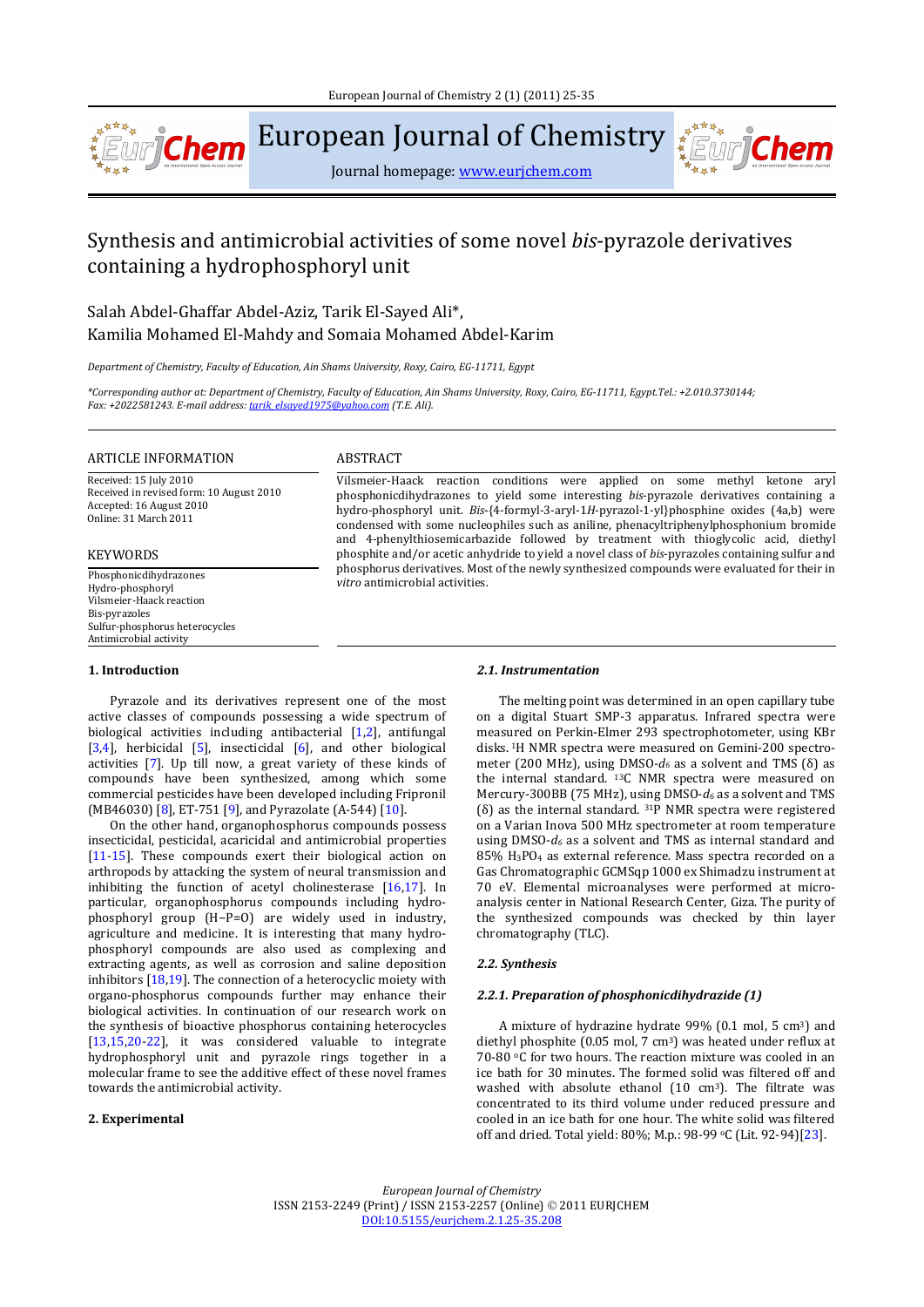#### *2.2.2. General procedure for preparation of phosphonic dihydrazones (3a‐d)*

A mixture of phosphonicdihydrazide (1) (0.01 mol, 1.1 g) and acetophenone derivatives namely, acetophenone (2a), 4`acetyl-biphenyl (2b), 2-hydroxyacetophenone (2c) and/or 3acetyl-2-methylchromone (2d) (0.02 mol) in absolute ethanol  $(20 \text{ cm}^3)$  in the presence of few drops of concentrated sulfuric acid, was refluxed for 4 h. The reaction mixture was cooled; the resulting precipitate was filtered off and crystallized from the proper solvent to give the corresponding phosphonic dihydrazones **3a-d**, respectively (Scheme 1).

## *2.2.2.1. N1,N5‐bis{1‐phenylethylidene}phosphonic dihydrazide (3a)*

Yellow crystals from ethanol in 46% yield. M.p.: 128-130 <sup>o</sup>C. IR (KBr, v<sub>max</sub>, cm<sup>-1</sup>): 3423 (br, NH), 3053 (C-H<sub>arom</sub>), 2960 (C−Haliph), 2339 (P−H), 1599 (C=N), 1562 (C=C), 1284 (P=O). 1H NMR (DMSO, δ ppm): 2.28 (s, 6H, CH<sub>3</sub>), 7.47-7.93 (m, 10H, Ph−*H*). <sup>13</sup>C NMR (DMSO, δ ppm):14.7 (*C*H<sub>3</sub>), 126.4 (*C*<sub>3,5</sub>),128.3  $(C_{2,6})$ , 129.6  $(C_4)$ , 137.8  $(C_1)$ , 157.2  $(C=N)$ . MS  $(m/e, %)$ : 237 (M+−Ph, 5%), 222 (4.5), 221 (35), 159 (12), 118 (15), 103 (28), 77 (100), 51 (92). Anal. Calcd. for C<sub>16</sub>H<sub>19</sub>N<sub>4</sub>OP C, 61.14; H, 6.09; N, 17.82. Found: C, 60.67; H, 5.82; N, 17.53%.

#### *2.2.2.2. N1,N5‐bis{1‐(4`‐biphenyl)ethylidene}phosphonic dihydrazide (3b)*

Pale yellow crystals from dilute dimethylsulfoxide in 71% yield. M.p.: 282−284 °C. IR (KBr, v<sub>max</sub>, cm<sup>-1</sup>): 3425 (br, NH), 3054, 3032 (C-H<sub>arom</sub>), 2964 (C-H<sub>aliph</sub>), 2373 (P-H), 1599 (C=N), 1577 (C=C), 1294 (P=O). <sup>1</sup>H NMR (DMSO,  $\delta$  ppm): 2.12 (s, 6H, C*H*3), 7.38−8.06 (m, 18H, Ar−*H*). MS (*m/e*, %): 389 (M+−Ph, 6%), 388 (31), 373 (57), 209 (12), 194 (25), 178 (31), 153 (29), 152 (100), 76 (32), 51 (19). Anal. Calcd. for C<sub>28</sub>H<sub>27</sub>N<sub>4</sub>OP: C, 72.09; H, 5.83; N, 12.01. Found: C, 71.72; H, 5.59; N, 11.79%.

#### *2.2.2.3. N1,N5‐bis{1‐(2‐hydroxyphenyl)ethylidene} phosphonicdihydrazide (3c)*

Yellow crystals from dimethylformamide in 70% yield. M.p.: 202−204 °C. IR (KBr, v<sub>max</sub>, cm<sup>-1</sup>): 3150 (br, OH, NH), 3050 (C−Harom), 2924 (C−Haliph), 2441 (br, P−H), 1604 (C=N), 1559 (C=C),  $1245$  (P=O). <sup>1</sup>H NMR (DMSO,  $\delta$  ppm): 2.08 (s, 6H, CH<sub>3</sub>), 6.97 (d, 4H, *J*=8.2 Hz, Ar−*H*), 7.40 (t, 2H, *J*=7.4 Hz, Ar−*H*), 7.76 (d, 2H, *J*=7.6 Hz, Ar−*H*), 12.90 (s, 2H, O*H* exchangeable with D<sub>2</sub>O).<sup>31</sup>P NMR (DMSO, δ ppm): 18.4. MS (*m/e*, %): 348 (M+2, 12%), 302 (9), 301 (12), 119 (14), 80 (44), 77 (14), 64 (100), 52 (42). Anal. Calcd. for C<sub>16</sub>H<sub>19</sub>N<sub>4</sub>O<sub>3</sub>P: C, 55.49; H, 5.53; N, 16.18. Found: C, 55.14; H, 5.24; N, 15.68 %.

# *2.2.2.4. N1,N5‐bis{1‐(2‐methyl‐4‐oxo‐4H‐chromen‐3‐ yl)ethylidene}phosphonic dihydrazide (3d)*

Pale yellow crystals from dimethylformamide in 69% yield. M.p.: 266-268 °C. IR (KBr, v<sub>max</sub>, cm<sup>-1</sup>): 3241 (NH), 3023 (C−Harom), 2920 (C−Haliph), 2599 (P−H), 1665 (C=O), 1609 (C=N), 1528 (C=C), 1256 (P=O), 1011 (C−O−C). 1H NMR (DMSO, δ ppm): 2.07 (s, 6H, C*H*3), 2.34 (s, 6H, C*H*3), 6.88−7.74 (m, 8H, Ar-*H*). MS (*m/e*, %): 515 (M+2H<sub>2</sub>O, 18%), 286 (30), 200 (30), 99 (30), 77 (70), 55 (100), 51 (26). Anal. Calcd. for C<sub>24</sub>H<sub>23</sub>N<sub>4</sub>O<sub>5</sub>P: C, 60.25; H, 4.85; N, 11.71. Found: C, 59.81; H, 4.51; N, 11.29%.

# *2.2.3. Synthesis of compounds 4a, 4b, 6 and 8: General procedure for Vilsmeier‐Haack reaction of phosphonic‐ dihydrazones (3a‐d)*

The Vilsmeier reagent was prepared by adding dimethylformamide (0.05 mol, 3.88 cm<sup>3</sup>) in an ice-cold condition  $(0-5 \text{ } ^\circ \text{C})$  under constant stirring. To this, phosphorus oxychloride (0.025 mol, 2.34 cm<sup>3</sup>) was added dropwise over a period of half hour and the resulting mixture was stirred for a further half hour. Each one of phosphonicdihydrazones  $3a-d$ (0.005 mol) was added to the Vilsmeier reagent and stirred for 5 hours at 50-60 °C. The reaction mixture was cooled and poured into crushed ice and 2 g of sodium acetate was added under constant manual stirring. The reaction mixture was kept a side overnight. The resulting precipitate was filtered off, washed with water several times and crystallized from the proper solvent to give the corresponding products **4a**, **4b**, **6** and 8, respectively.

#### *2.2.3.1. Bis{4‐formyl‐3‐phenyl‐1H‐pyrazol‐1‐yl}phosphine oxide (4a)*

Beige crystals from ethanol in 61% yield. M.p.: 193-195 °C. IR (KBr, v<sub>max</sub>, cm<sup>-1</sup>): 3014 (C−H<sub>arom</sub>), 2771 (P−H), 1678 (C=O), 1620 (C=N), 1535 (C=C), 1284 (P=O). <sup>1</sup>H NMR (DMSO, δ ppm): 7.45 (d, 1H, *J*PH=682 Hz, P−*H*), 7.45–7.93 (m, 10H, Ph−*H*), 8.69 (s, 2H, C5−*H*pyrazole), 9.95 (s, 2H, C*H*O). 13C NMR (DMSO, δ ppm): 121.1 (*C*<sub>4pyrazole</sub>), 127.5–138.2 (Phenyl carbons), 144.5 (*C*5pyrazole), 152.1 (*C*3pyrazole), 184.6 (*C*HO).MS (*m/e*, %): 389 (M+– H, 15%), 388 (M<sup>+</sup>-2H, 30), 286 (18), 274 (22), 184 (18), 144 (52), 103 (81), 77 (85), 51 (100). Anal. Calcd. for C<sub>20</sub>H<sub>15</sub>N<sub>4</sub>O<sub>3</sub>P (390.34): C, 61.54; H, 3.87; N, 14.35. Found: C, 61.27; H, 3.67; N, 13.96 %. 

## *2.2.3.2. Bis{3‐(4`‐biphenyl)‐4‐formyl‐1H‐pyrazol‐1‐yl} phosphine oxide* **(4b)**

Orange crystals from ethanol in 62% yield. M.p.: 149-150 <sup>o</sup>C. IR (KBr,  $v_{\text{max}}$ , cm<sup>-1</sup>): 3054, 3029 (C–H<sub>arom</sub>), 2363 (P–H), 1671  $(C=0)$ , 1643  $(C=N)$ , 1601  $(C=C)$ , 1241  $(P=0)$ . <sup>1</sup>H NMR (DMSO,  $\delta$ ppm): 7.54 (d, 1H, *J*PH=733 Hz, P–*H*), 7.47–8.14 (m, 18H, Ar−*H*), 8.84 (s, 2H, C<sub>5</sub>-*H*<sub>pyrazole</sub>), 10.00 (s, 2H, C*H*O). <sup>31</sup>P NMR (DMSO, δ ppm): 7.71. MS (m/e, %): 390 (M<sup>+</sup>-C<sub>12</sub>H<sub>8</sub>, 32%), 351 (21), 223 (33), 152 (6), 139 (51), 99 (100), 77 (35), 60 (89), 55 (68). Anal. Calcd. for C<sub>32</sub>H<sub>23</sub>N<sub>4</sub>O<sub>3</sub>P (542.54): C, 70.84; H, 4.27; N, 10.33. Found: C, 70.53; H, 3.86; N, 9.90%.

#### *2.2.3.3. Bis{2,4‐dihydrochromeno[4,3‐c]pyrazol‐4‐hydroxy‐ 2‐yl}phosphine oxide* **(6)**

Red crystals from ethanol in 82% yield. M.p.: 279-282  $\circ$ C. IR (KBr,  $v_{\text{max}}$ , cm<sup>-1</sup>): 3135 (br, OH), 3070 (C–H<sub>arom</sub>), 2930 (C– H<sub>aliph</sub>), 2500 (P-H), 1656 (C=N), 1615 (C=C), 1246 (P=O), 1104 (C–O–C). 1H NMR (DMSO, δ ppm): 3.72 (br, 2H, O*H* exchangeable with  $D_2O$ ), 6.53 (s, 2H,  $C_2-H_{pyran}$ ),6.95–7.78 (m, 8H, Ar−*H*),7.44 (d, 1H, *J*PH=423 Hz, P-*H*), 7.96 (s, 2H, C<sub>5</sub>– H<sub>pyrazole</sub>). Anal. Calcd. for C<sub>20</sub>H<sub>15</sub>N<sub>4</sub>O<sub>5</sub>P (422.34): C, 56.88; H, 3.58; N, 13.27. Found: C, 56.56; H, 3.29; N, 12.89%.

#### *2.2.3.4. Bis{chromeno[2,3‐g]indazol‐11‐oxo‐2‐yl}phosphine oxide* **(8)**

Yellow crystals from dilute dimethylformamide in 39% yield. M.p.: 296-297 °C. IR (KBr,  $v_{\text{max}}$ , cm<sup>-1</sup>): 3050 (C-H<sub>arom</sub>), 2642 (P-H), 1646 (C=O), 1596 (C=N), 1569 (C=C), 1246 (P=O), 1041 (C-O-C). <sup>1</sup>H NMR (DMSO, δ ppm):6.50 (d, 1H, *J*PH=556 Hz, P-*H*), 7.05-7.80 (m, 12H, Ar-*H*), 7.89 (s, 2H, C<sub>5</sub>-*H*<sub>pyrazole</sub>). MS (m/e, %): 518 (M<sup>+</sup>, 2%), 458 (3), 384 (100), 369 (83), 284 (2), 192 (74), 165 (6), 120 (10), 117 (2), 92 (7), 77 (30), 69 (35), 53 (19). Anal. Calcd. forC<sub>28</sub>H<sub>15</sub>N<sub>4</sub>O<sub>5</sub>P (518.43): C, 64.87; H, 2.92; N, 10.81. Found: C, 64.63; H, 2.71; N, 10.52%.

*2.2.4. Synthesis of bis(4‐carboxypyrazolyl)phosphine oxides (5a, 5b): General procedure for oxidation of bis‐(4‐formyl pyrazolyl)phosphine oxides (4a, 4b)*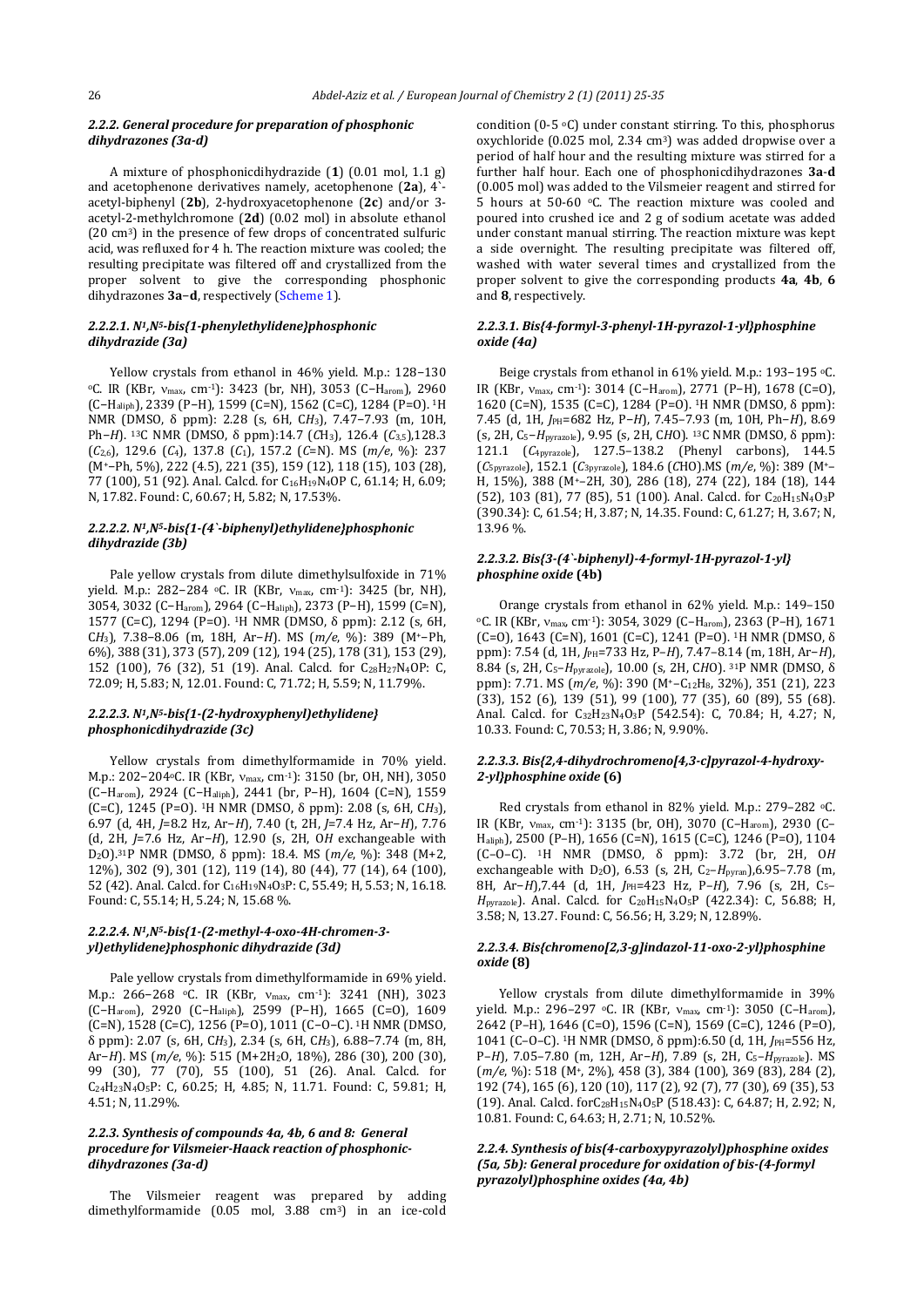

A solution of potassium permanganate  $(0.002 \text{ mol}, 0.32 \text{ g})$ in water  $(10 \text{ cm}^3)$  was added with stirring to a suspension of *bis*‐(4‐formylpyrazolyl)phosphine oxides **4a**,**b** (0.001 mol) in pyridine  $(10 \text{ cm}^3)$  at room temperature. The reaction mixture was stirred for 3 h, a solution of NaOH  $(1\%, 10 \text{ cm}^3)$  was added, and stirring continued for 2 h at 50  $\degree$ C. After cooling, the inorganic precipitate was filtered off and washed with water. The filtrate was acidified with hydrochloric acid to  $pH = 4$ . The formed precipitate was filtered off, washed with water, dried, and crystallized from dilute ethanol.

#### *2.2.4.1. Bis{4‐carboxy‐3‐phenyl‐1H‐pyrazol‐1‐yl}phosphine oxide* **(5a)**

Grey crystals from dilute ethanol in  $80\%$  yield. M.p.:  $>300$ °C. IR (KBr, v<sub>max</sub>, cm<sup>-1</sup>): 3243 (OH), 2362 (P-H), 1713 (C=O), 1550 (C=N), 1237 (P=O). <sup>1</sup>H NMR (DMSO, δ ppm): 7.64 (d, 1H, *J*PH=517 Hz, P–*H*), 7.60–8.17(m, 10H, Ph−*H*), 8.92 (s, 2H, C5– *H*<sub>pyrazole</sub>), 12.14 (s, 2H, COO*H*). Anal. Calcd. for C<sub>20</sub>H<sub>15</sub>N<sub>4</sub>O<sub>5</sub>P (422.34): C, 56.88; H, 3.58; N, 13.27. Found: C, 56.61; H, 3.43; N, 12.97%. 

## *2.2.4.2. Bis{3‐(4`‐biphenyl)‐4‐carboxy‐1H‐pyrazol‐1‐yl} phosphine oxide* **(5b)**

Beige crystals from ethanol in 77% yield. M.p.: >300 °C. IR (KBr,  $v_{\text{max}}$ , cm<sup>-1</sup>): 3243 (br, OH), 2360 (P-H), 1711 (C=O), 1239 (P=O). 1H NMR (DMSO, δ ppm): 7.32 (d, 1H, *J*PH=468 Hz, P–*H*), 6.67–7.82 (m, 18H, Ar−*H*), 8.13 (s, 2H, C5–*H*pyrazole), 11.80 (s, 2H, COO*H*). Anal. Calcd. for  $C_{32}H_{23}N_4O_5P$  (574.54): C, 66.90; H, 4.04; N, 9.75. Found: C, 66.61; H, 3.87; N, 9.52%.

#### *2.2.5. Bis{chromeno[4,3‐c]pyrazol‐4‐oxo‐2‐yl}phosphine oxide (7)*

A mixture of  $6 \times (0.001 \text{ mol}, 0.422 \text{ g})$  and selenium dioxide (0.002 mol, 0.22 g) in dry dioxane  $(15 \text{ cm}^3)$  was refluxed for 5 h. The reaction mixture was filtered off while hot. Some water  $(20 \text{ cm}^3)$  was added to the filtrate, and then left for complete precipitation. The resulting precipitate was filtered off and crystallized from dilute dimethylformamide to give deep red crystals in 75% yield. M.p.: >300 °C. IR (KBr,  $v_{\text{max}}$ , cm<sup>-1</sup>): 3054  $(C-H_{arom})$ , 2360 (P-H), 1652 (C=O), 1624 (C=N), 1592 (C=C), 1277 (P=O), 1080 (C–O–C). <sup>1</sup>H NMR (DMSO,  $\delta$  ppm): 7.21 (d, 1H, *J*PH=425 Hz, P–*H*), 7.32 (t, 2H, *J=*8.8 Hz, Ar–*H*), 7.46 (t, 2H, *J=*8.0 Hz,Ar–*H*), 7.58 (d, 2H, *J=*8.2 Hz, Ar–*H*), 7.94 (d, 2H, *J=*7.8 Hz,Ar-*H*),8.64 (s, 2H, C<sub>5</sub>-H<sub>pyrazole</sub>). Anal. Calcd. for C<sub>20</sub>H<sub>11</sub>N<sub>4</sub>O<sub>5</sub>P (418.31): C, 57.43; H, 2.65; N, 13.39. Found: C, 57.09; H, 2.43; N, 13.04%. 

*2.2.6. Bis{3‐phenyl‐4‐[(phenylimino)methyl]‐1H‐pyrazol‐1‐ yl}phosphine oxide(9)*

A mixture of *bis*‐(4‐formylpyrazolyl)phosphine oxide **4a**  $(0.001 \text{ mol}, 0.39 \text{ g})$  and freshly distillated aniline  $(0.002 \text{ mol},$ 0.186 g) in absolute ethanol (10 cm<sup>3</sup>) was refluxed for 4 h. The solvent was concentrated to half its volume and left for two days for complete precipitation. The formed solid was filtered off and crystallized from dilute ethanol to give yellow crystals in 66% yield. M.p.: 148-150 °C. IR (KBr, v<sub>max</sub>, cm<sup>-1</sup>): 3050 (C– H<sub>arom</sub>), 2498 (P-H), 1631 (C=N<sub>exocyclic</sub>), 1540 (C=C), 1230 (P=O). <sup>1</sup>H NMR (DMSO, δ ppm): 7.69 (d, 1H, *J*<sub>PH</sub>=608 Hz, P–*H*), 7.11– 8.10 (m, 20H, Ph−*H*), 8.56 (s, 2H, C5–*H*pyrazole), 9.36 (s, 2H, CH=N<sub>exocyclic</sub>). MS (m/e, %): 520 (M<sup>+</sup>-H<sub>2</sub>O<sub>r</sub>-H<sub>2</sub>, 1%), 423 (1), 260 (42), 246 (24), 130 (12), 77 (100), 51 (48). Anal. Calcd for C<sub>32</sub>H<sub>25</sub>N<sub>4</sub>OP (540.57): C, 71.10; H, 4.66; N, 15.55. Found: C, 70.83; H, 4.34; N, 15.23%.

# *2.2.7. Bis{3‐phenyl‐4‐[3‐phenyl‐4‐oxo‐1,3‐thiazolidin‐2‐yl]‐ 1H‐pyrazol‐1‐yl}phosphine oxide (10)*

**Method** A: A mixture of bis-Schiff's base 9 (0.001 mol, 0.54) g) and thioglycolic acid (0.0025 mol, 0.23 g) in dry dimethylformamide  $(20 \text{ cm}^3)$  in the presence of anhydrous zinc chloride  $(1 \text{ g})$ , was refluxed for  $8 \text{ h}$ . The mixture was cooled, and poured into crushed ice. The resulting precipitate was filtered off and crystallized from dry benzene to give beige crystals in 45% yield. M.p.: 278-280  $^{\circ}$ C (Dec.).

**Method B:** A mixture of bis-(4-formylpyrazolyl)phosphine oxide 4a (0.001 mol, 0.39 g), freshly distillated aniline (0.002 mol, 0.186 g), thioglycolic acid (0.0025 mol, 0.23 g) and anhydrous zinc chloride  $(1 g)$ , was heated on water bath for 4 h. The mixture was cooled, and poured into crushed ice. The resulting precipitate was filtered off and crystallized from dry benzene to give beige crystals in 66% yield. M.p.: 277-279  $°C$ (Dec.). IR (KBr,  $v_{\text{max}}$ , cm<sup>-1</sup>): 3059 (C–H<sub>arom</sub>), 2877 (C–H<sub>aliph</sub>), 2500 (br, P-H), 1658 (C=O), 1595 (C=N), 1308 (P=O). <sup>1</sup>H NMR (DMSO, δ ppm): 4.46 (s, 4H, CH<sub>2</sub>), 5.91 (s, 2H, C<sub>2</sub>–H<sub>thiazolidine</sub>), 7.28(d, 1H, *J*PH=454 Hz, P–*H*), 7.07–8.23 (m, 20H, Ph−*H*), 8.64, 8.53 (ss, 2H, C<sub>5</sub>-H<sub>pyrazole</sub>). Anal. Calcd. for C<sub>36</sub>H<sub>29</sub>N<sub>6</sub>O<sub>3</sub>PS<sub>2</sub> (688.77): C, 62.78; H, 4.24; N, 12.20; S, 9.31. Found: C, 62.38; H, 3.94; N, 11.84; S, 9.03%.

#### *2.2.8. Bis{diethyl[phenylamino(3‐phenyl‐1H‐pyrazol‐4‐ yl)methyl]phosphonate}phosphine oxide (11)*

**Method A:** A mixture of bis-Schiff's base 9 (0.001 mol, 0.54) g) and diethyl phosphite  $(5 \text{ cm}^3)$  in the presence of boron trifluorideetherate  $(0.2 \text{ cm}^3)$ , was heated on water bath for 4 h. The excess of diethyl phosphite was removed under reduced pressure. Some water  $(5 \text{ cm}^3)$  was added to the residue to give yellow precipitate which was filtered off and crystallized from dilute ethanol to give pale yellow crystals in  $68\%$  yield. M.p.: 99-100 °C.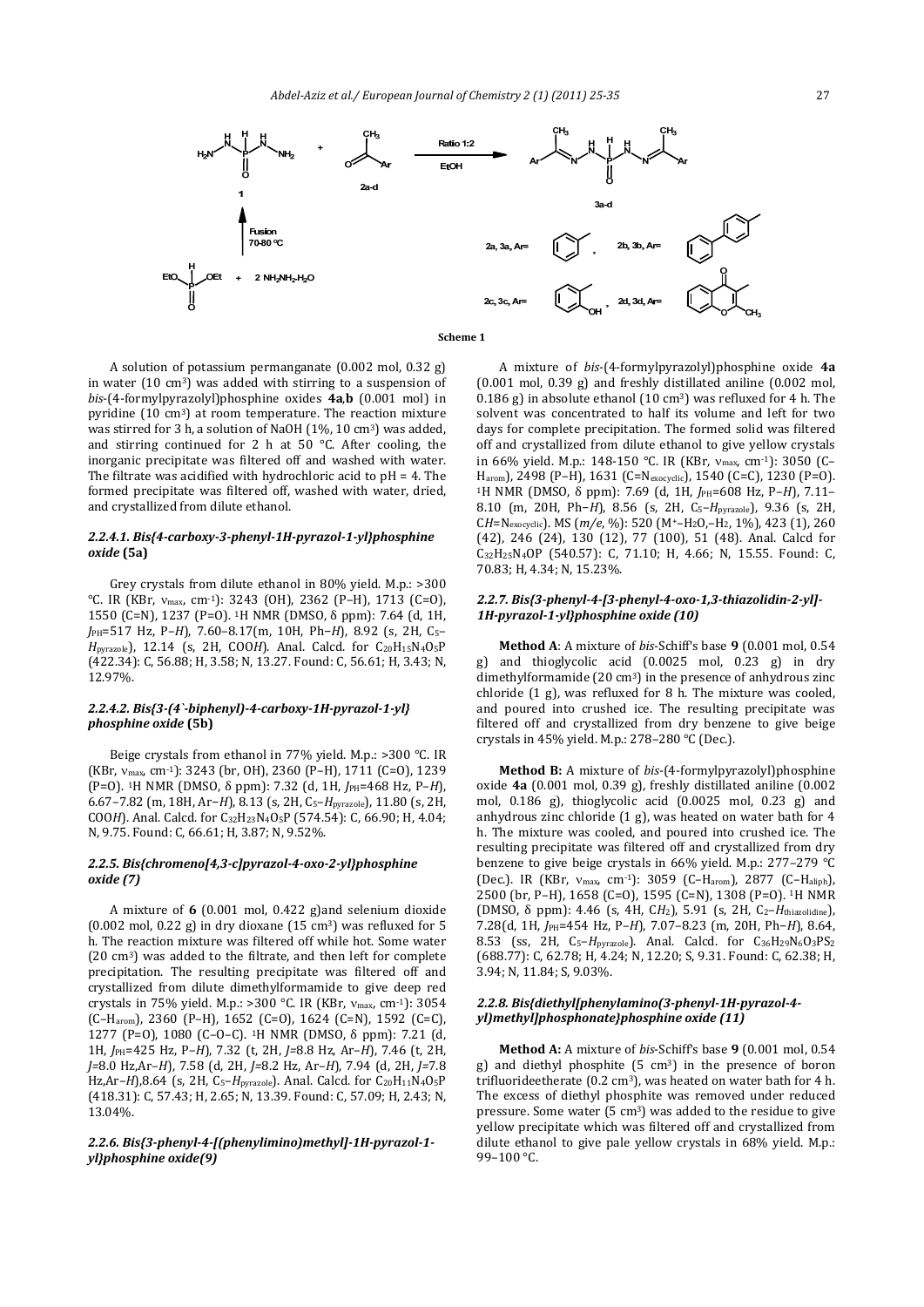**Method B:** A mixture of *bis*-(4-formylpyrazolyl)phosphine oxide 4a (0.001 mol, 0.39 g), freshly distillated aniline (0.002 mol, 0.186 g), diethyl phosphite (5 cm<sup>3</sup>), and boron trifluorideetherate  $(0.2 \text{ cm}^3)$ , was heated on water bath for 4 h. The excess of diethyl phosphite was removed under reduced pressure. Some water  $(5 \text{ cm}^3)$  was added to the residue to give yellow precipitate which was filtered off and crystallized from dilute ethanol to give pale yellow crystals in  $72\%$  yield. M.p.: 100–101 °C. IR (KBr,  $v_{\text{max}}$ , cm<sup>-1</sup>): 3300 (NH), 3057 (C–H<sub>arom</sub>), 2983, 2906 (C-Haliph), 2583 (P-H), 1599 (C=N), 1536 (C=C), 1287, 1233 (2 P=0), 1049 (P-O-C). <sup>1</sup>H NMR (DMSO,  $\delta$  ppm): 1.07 (t, 12H, *J*=6.8 Hz,C*H3*CH2O), 3.96 (q, 8H, *J*=6.8 Hz,CH3C*H2*O), 4.91 (d, 2H, *J*PCH=18.4 Hz, C*H*–P), 6.60–7.97 (m, 20H, Ph−*H*), 7.40 (d, 1H, *J*PH=498 Hz, P-H), 8.25 (s, 2H, NH exchangeable with D<sub>2</sub>O), 8.65 (s, 2H, C<sub>5</sub>-*H*<sub>pyrazole</sub>). <sup>13</sup>C NMR (DMSO, δ ppm): 16.0 (*J*=6.9 Hz, *C*H<sub>3</sub>CH<sub>2</sub>O), 46.1 (d, *J*PC=161 Hz, *C*H-P), 62.7 (*J*=6.9 Hz, CH3*C*H2O), 118.0 (*C*4 pyrazole), 126.5–139.0 (Phenyl carbons), 146.7 (*C*<sub>5pyrazole</sub>), 151.2 (*C*<sub>3pyrazole</sub>). <sup>31</sup>P NMR(DMSO, δ ppm): 8.2 (O=*P*–H), 21.5 (EtO–*P*=O). Anal. Calcd. for C<sub>40</sub>H<sub>47</sub>N<sub>6</sub>O<sub>7</sub>P<sub>3</sub> (816.78): C, 58.82; H, 5.80; N, 10.29. Found: C, 58.61; H, 5.42; N, 9.79%.

# 2.2.9. Bis{3-phenyl-4-(1-oxo-1-phenylprop-2-en-3-yl)-1H*pyrazol‐1‐yl}phosphine oxide (12)*

A mixture of *bis*‐(4‐formylpyrazolyl)phosphine oxide **4a** (0.001 mol, 0.39 g) and phenacyltriphenylphosphonium bromide  $(0.002 \text{ mol}, 0.92 \text{ g})$  in dry dioxane  $(20 \text{ cm}^3)$  in the presence of few drops of triethylamine was refluxed for 6 h. The reaction mixture was cooled; the resulting precipitate was filtered off and crystallized from dilute dimethylformamide to give pale yellow crystals in 71% yield. M.p.: 128-130 °C. IR (KBr,  $v_{\text{max}}$ , cm<sup>-1</sup>): 3052 (C–H<sub>arom</sub>), 2500 (br, P–H), 1687 (C=O), 1599 (CH=CH), 1562 (C=N), 1529 (C=C), 1215 (P=O). <sup>1</sup>H NMR (DMSO, δ ppm): 7.41–7.73 (m, 16H, Ph−*H*), 7.78 (d, 2H, *J*=13.8 Hz, CH=CH-C=O), 7.83-7.96 (m, 4H, Ph-*H*), 8.09 (d, 2H, J=13.8 Hz, CH=CH-C=O), 8.36 (d, 1H, *J*PH=638 Hz, P-H), 8.62 (s, 2H, C<sub>5</sub>-*H*pyrazole). 13C NMR (DMSO, δ ppm): 118.7 (CH=*C*H–C=O), 121.6 (*C*4pyrazole), 127.9–137.0 (phenyl carbons), 138.0 (*C*H=CH–C=O), 139.0 (*C*5pyrazole), 153.0 (*C*3pyrazole), 188.0 (*C*=O). MS (*m/e*, %): 414 (M+–2Ph, –CO, 0.1%), 363 (0.3), 293 (14), 231 (3), 168 (14), 149 (86), 94 (35), 85 (71), 77 (2), 71 (55), 57 (100). Anal. Calcd. for C<sub>36</sub>H<sub>27</sub>N<sub>4</sub>O<sub>3</sub>P (594.59): C, 72.72; H, 4.58; N, 9.42. Found: C, 72.35; H, 4.12; N, 9.53%.

# *2.2.10. Bis{3‐phenyl‐4‐(4‐phenyl‐2‐thienyl)‐1H‐pyrazol‐1‐ yl}phosphine oxide (14)*

A mixture of *bis*-chalcone 12 (0.001 mol, 0.59 g) and thioglycolic acid  $(0.0025 \text{ mol}, 0.23 \text{ g})$  in dry dioxane  $(20 \text{ cm}^3)$  in the presence of anhydrous potassium carbonate  $(1\text{ g})$ , was refluxed for 8 h. The reaction mixture was cooled; the resulting precipitate was filtered off, washed with water several times and crystallized from ethanol to give pale yellow crystals in 67% yield. M.p.: 228-230 °C. IR (KBr,  $v_{\text{max}}$ , cm<sup>-1</sup>): 3057 (C-Harom), 2363 (br, P-H), 1614 (C=Cthiophene), 1597 (C=N), 1533 (C=C), 1209 (P=O). 1H NMR (DMSO, δ ppm): 6.60 (t, 2H, *J*=9.2 Hz, C<sub>3</sub>-H<sub>thiophene</sub>), 7.08 (d, 2H, J=8.6 Hz, C<sub>5</sub>-H<sub>thiophene</sub>), 7.64 (d, 1H, *J*PH= 594 Hz,P–*H*), 8.53, 8.68 (ss, 2H, C5–*H*pyrazole), 7.75 (d, 2H, *J*=6.2 Hz, Ph–*H*), 8.25 (d, 1H, *J*=8.2 Hz, Ph–*H*), 8.02 (d, 2H, *J*=7.8 Hz, Ph-*H*), 7.36-7.49 (m, 14H,Ph-*H*), 7.53 (d, 1H, J=6.6 Hz, Ph-*H*). Anal. Calcd. for C<sub>38</sub>H<sub>27</sub>N<sub>4</sub>OPS<sub>2</sub> (650.75): C, 70.14; H, 4.18; N, 8.61; S, 9.85. Found: C, 70.32; H, 3.93; N, 8.42; S, 9.48 %.

#### *2.2.11. Bis{4‐[(2‐ethoxy‐2‐oxido‐5‐phenyl‐2,3‐dihydro‐1,2‐ oxaphosphol‐3‐yl]‐3‐phenyl‐1H‐pyrazol‐1‐yl}phosphine oxide (16)*

A mixture of *bis*-chalcone **12** (0.001 mol, 0.59 g) and diethyl phosphite  $(5 \text{ cm}^3)$  in the presence of boron trifluorideetherate  $(0.2 \text{ cm}^3)$ , was heated on water bath for 8 h. The excess of diethyl phosphite was removed under reduced pressure. The formed precipitate was filtered off and crystallized from ethanol to give yellow crystals in 82% yield. M.p.: 189-191 °C. IR (KBr, v<sub>max</sub>, cm<sup>-1</sup>): 3059 (C–H<sub>arom</sub>), 2916, 2895 (C–H<sub>aliph</sub>), 2613 (br, P–H), 1592  $(C=N)$ , 1531 $(C=C)$ , 1286, 1211  $(P=0)$ , 1064, 1015 (P-O-C). <sup>1</sup>H NMR (DMSO, δ ppm): 1.34 (t, 6H, *J*=7.2 Hz, CH<sub>3</sub>CH<sub>2</sub>O), 4.35 (q, 4H, J=7.2 Hz, CH<sub>3</sub>CH<sub>2</sub>O), 6.70 (d, 2H, J=28 Hz, C*H*–P), 7.15 (d, 2H, *J*=5 Hz, C4–*H*oxaphosphole), 7.73 (d, 1H, *J*PH=612 Hz, P-*H*), 7.43-8.33 (m, 20H, Ph-*H*), 8.60 (s, 2H, C<sub>5</sub>-*H*<sub>pyrazole</sub>).<sup>13</sup>C NMR (DMSO, δ ppm): 13.9 (*C*H3CH2O), 54.5 (d, *J*=168 Hz, *C*3oxaphosphole), 62.0 (CH3*C*H2O), 119.6 (*C*4oxaphosphole), 120.6 (*C*4pyrazole), 126.6–139.1 (phenyl carbons), 145.4 (*C*5pyrazole), 154.6 (*C*3 pyrazole), 161.8 (*C*5oxaphosphole). MS (*m/e*, %): 778.66 (M+, not detected), 431 (0.1), 311 (2), 245 (3), 149 (72), 97 (9), 71 (19), 57 (100). Anal. Calcd. for C<sub>40</sub>H<sub>37</sub>N<sub>4</sub>O<sub>7</sub>P<sub>3</sub> (778.66): C, 61.70; H, 4.79; N, 7.20. Found: C, 61.29; H, 4.44; N, 6.79%.

#### *2.2.11. Bis{3‐(4`‐biphenyl)‐1H‐pyrazole‐4‐carboxaldehyde N4‐phenylthiosemicarbazone}phosphine oxide (18)*

A mixture of *bis*(4‐formylpyrazolyl)phosphine oxide **4b** (0.001 mol, 0.54 g) and 4‐phenylthiosemicarbazide (**17**) (0.002 mol,  $0.33$  g) in absolute ethanol  $(10 \text{ cm}^3)$  was refluxed for 4 h. The product was precipitated on heating, filtered off and crystallized from dimethylformamide to give orange yellow crystals in 45% yield. M.p.: 214–216  $\,^{\circ}$ C. IR (KBr,  $v_{\text{max}}$ , cm<sup>-1</sup>): 3303, 3127 (2NH), 3055, 3029 (C-H<sub>arom</sub>), 2359 (br, P-H), 1621 (C=N<sub>exocyclic</sub>), 1596 (C=N<sub>endocyclic</sub>), 1539 (C=C), 1260 (P=O), 1193 (C=S). <sup>1</sup>H NMR (DMSO,  $\delta$  ppm): 7.02 (d, 1H,  $J_{PH}$ =532 Hz, P–*H*), 6.97–7.79 (m, 28H, Ar−*H*), 8.40 (s, 2H, C5–*H*pyrazole), 8.80 (s, 2H,  $CH=N$ ), 9.85 (s, 2H, NH exchangeable with D<sub>2</sub>O), 11.71 (s, 2H, NH exchangeable with  $D_2O$ ). MS  $(m/e, %)$ : 840 (M<sup>+</sup>, not detected), 761 (M+−Ph, -2H, 5%), 701 (5), 570 (5), 413 (5), 259 (5), 153 (10), 135 (36), 93 (97), 77 (76), 66 (56), 51 (100). Anal. Calcd. for C<sub>46</sub>H<sub>37</sub>N<sub>10</sub>OPS<sub>2</sub> (840.98): C, 65.70; H, 4.43; N, 16.66; S, 7.63. Found: C, 65.32; H, 4.21; N, 16.31; S, 7.30%.

## *2.2.12. Bis{3‐(4`‐biphenyl)‐4‐[(4‐acetyl‐2‐(N‐phenyl acetamido)‐4,5‐dihydro‐1,3,4‐thiadiazol‐5‐yl]‐1H‐pyrazol‐1‐ yl}phosphine oxide (20)*

A solution of *bis*-thiosemicarbazone **18** (0.001 mol, 0.84 g) in acetic anhydride  $(10 \text{ cm}^3)$  was heated under reflux for 4 h. The excess of solvent was removed under reduced pressure and the residue was poured on ice and stirred for 10 minutes. The separated solid was filtered off and crystallized from ethanol to give deep green crystals in 56% yield. M.p.: 124-126  $^{\circ}$ C. IR (KBr,  $v_{\text{max}}$ , cm<sup>-1</sup>): 3056, 3028 (C–H<sub>arom</sub>), 2930 (C–H<sub>aliph</sub>), 2361 (P–H), 1688 (C=O), 1667 (C=O), 1597 (C=N), 1540 (C=C), 1297 (P=0). <sup>1</sup>H NMR (DMSO, δ ppm): 1.81 (s, 6H, CH<sub>3</sub>), 1.88 (s, 6H, CH<sub>3</sub>), 6.30 (d, 1H, *J*PH=327 Hz, P-H), 6.54 (brs, 2H, C<sub>5</sub>-*H*thiadiazole), 7.35–7.90 (m, 28H, Ar−*H*), 8.18 (s, 2H, C<sub>5</sub>–*H*pyrazole). 13C NMR (DMSO, δ ppm): 21.0 (*C*H3), 23.1 (*C*H3), 60.4 (*C*5thiadiazole), 121.3 (*C*4pyrazole), 126.4–140.8 (aromatic carbons), 144.5 (*C*5pyrazole), 148.0 (*C*3pyrazole), 153.0 (*C*2thiadiazole), 168.0  $(C=0)$ , 170.1  $(C=0)$ . Anal. Calcd. for  $C_{54}H_{45}N_{10}O_5PS_2$  (1009.13): C, 64.27; H, 4.49; N, 13.88; S, 6.36. Found: C, 64.22; H, 4.31; N, 13.28; S, 6.01 %.

#### *2.2.13. Bis{3‐(4`‐biphenyl)‐4‐[2‐ethoxy‐6‐phenylamino‐2‐ oxido‐3,4‐dihydro‐2H‐1,4,5,2‐thiadiazaphosphinin‐3‐yl]‐1H‐ pyrazol‐1‐yl ]}phosphine oxide (22)*

A mixture of *bis*-thiosemicarbazone **18** (0.001 mol, 0.84 g) and diethyl phosphite  $(8 \text{ cm}^3)$  in the presence of boron trifluorideetherate  $(0.2 \text{ cm}^3)$ , was heated on water bath for 10 h. The excess of diethyl phosphite was removed under reduced pressure. The residue was treated with ethyl acetate to give solid which was filtered off and crystallized from ethyl acetate to give beige crystals in 51% yield. M.p.: 158-160 °C. IR (KBr, v<sub>max</sub>, cm<sup>-1</sup>): 3404, 3276 (br, 2NH), 3058 (C-H<sub>arom</sub>), 2978, 2850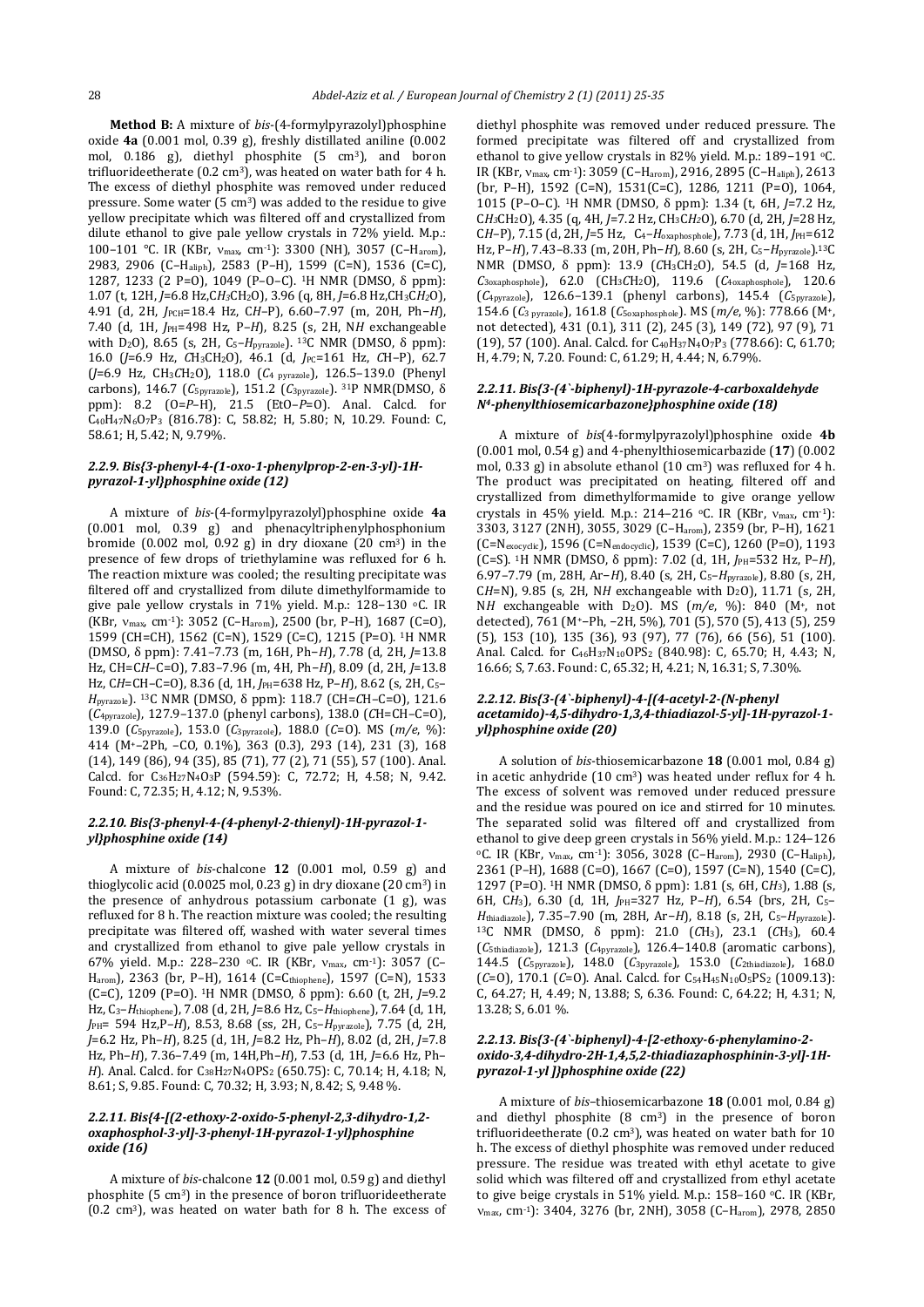(C-H<sub>aliph</sub>), 2493 (P-H), 1600 (C=N), 1543 (C=C), 1228, 1248  $(2P=0)$ , 1046  $(P-O-C)$ . <sup>1</sup>H NMR (DMSO,  $\delta$  ppm): 1.16 (t, 6H, *J*=8.2 Hz, C*H3*CH2O), 3.96 (q, 4H, *J*=8.2 Hz, CH3C*H2*O), 4.90 (d, 2H, *J*=20.4 Hz, C3–*H*thiadiazaphosphinine), 6.59–7.79 (m, 28H, Ar−*H*)*,* 7.08 (d, 1H, *J*PH=532.4 Hz, P–*H*), 8.65 (s, 2H, C5–*H*pyrazole), 9.83 (s, 2H, NH exchangeable with D<sub>2</sub>O), 11.69 (s, 2H, NH exchangeable with D<sub>2</sub>O). <sup>31</sup>P NMR (DMSO, δ ppm): 6.6 (O=*P*–H), 28.0 (EtO– *P*=O). Anal. Calcd. for C<sub>50</sub>H<sub>47</sub>N<sub>10</sub>O<sub>5</sub>P<sub>3</sub>S<sub>2</sub> (1025.05): C, 58.59; H, 4.62; N, 13.66; S, 6.26. Found: C, 58.32; H, 4.34; N, 13.44; S, 5.94%. 

#### **3. Results and discussion**

# *3.1. Synthesis*

The key intermediate in the present work is phosphonicdihydrazide (1), which was obtained from fusion of diethyl phosphite with two equivalent amounts of hydrazine hydrate at 70-80 °C [23] (Scheme 1). Condensation of phosphonicdihydrazide (**1**) with acetophenone derivatives **2a**‐ **d** gave the corresponding phosphonicdihydrazones **3a**‐**d** (Scheme 1). These reactions were carried out in absolute ethanol under mild conditions, and the products were isolated as vellow crystalline substances in 46-71% vields. Structures of **3a-d** were deduced from their spectroscopic measurements. The <sup>1</sup>H NMR spectra of compounds **3a-d** recorded signals of methyl protons in the region  $\delta$  2.07–2.28 ppm. Also, the signals of NH and H-P=O protons were displaced, presumably as a result of rapid protons exchange in two types of tautomeric equilibriums. The first type is tautomeric amide-imide equilibrium (*i*, *ii*, *iii*), while in the second type, hydrophosphoryl unit in solutions easily undergoes the tautomeric transition, providing it a unique combination of properties of pentavalent ( $\lambda^5$ ,  $\sigma^4$  form) and trivalent ( $\lambda^3$ ,  $\sigma^3$  form) phosphorus atom (phosphonate–phosphite *i* and *iv*) (Scheme 2) [24-27]. Also, the <sup>13</sup>C NMR spectrum of compound **3a** displayed the carbon atoms of methyl and  $C=N$  groups at  $\delta$  14.7 and 157.2 ppm, respectively. Furthermore, compound 3c exhibited a signal in its  $31P$  NMR spectrum at  $\delta$  18.4 ppm due to the presence of a hydro-phosphoryl unit [28]. The mass spectral data of **3a-d** were in accordance with their molecular formulas.



A convenient procedure for the synthesis of 4-formylpyrazole derivatives is based on the Vilsmeier-Haack reactions with methyl ketone aryl hydrazones  $[29-32]$ . Thus, application of Vilsmeier‐Haack reaction on phosphonic‐ dihydrazones **3a**,**b** afforded *bis*{4‐formyl‐3‐aryl‐1*H*‐pyrazol‐1‐yl}phosphine oxides (4a,b) (Scheme 3). The proposed mechanism for the formation of 4a,**b** involved double formylation at each methyl group of phosphonicdihydrazones **3a,b**, followed by self-cyclization then hydrolysis in basic medium  $(Scheme 4)$  [33]. The IR spectra of compounds **4a,b** showed two strong absorption bands at 1678– 1671 and 1284-1241  $cm^{-1}$  assignable to CHO and P=O functional groups, respectively. The <sup>1</sup>H NMR spectra of compounds **4a,b** exhibited singlet signals at δ 9.95−10.00 ppm for the formyl protons and the protons of the pyrazole rings in position 5 resonated at  $\delta$  8.69-8.84 ppm. In addition, doublet

signals were present at  $\delta$  7.45-7.54 ppm (*J*PH= 682-733 Hz) corresponding to proton of H-P=O units. Furthermore, the <sup>13</sup>C NMR spectrum of  $4a$  displayed two characteristic signals at  $\delta$ 184.6 and 144.5 ppm corresponding to aldehydic carbon atom and C-5 of the pyrazole rings, respectively. Also, the <sup>31</sup>P NMR spectrum of  $4b$  showed a signal at  $\delta$  7.71 ppm. Mass spectra of **4a,b** revealed the molecular ion peaks at *m/e* 389 (M−H) and 390 (M-C<sub>12</sub>H<sub>8</sub>), respectively.



![](_page_4_Figure_10.jpeg)

![](_page_4_Figure_11.jpeg)

![](_page_4_Figure_12.jpeg)

*Bis*(4‐formylpyrazolyl)phosphine oxides **4a**,**b** were oxidized in basic medium by potassium permanganate to give the corresponding *bis*(4-carboxypyrazolyl)phosphine oxides **5a,b**, respectively (Scheme 5). The oxidation reaction took place only on the formyl groups. This may be due to the phosphorus centres in **4a,b** are less susceptible to electrophiles, and ultimately more stable and resistant to spontaneous oxidation. Structures of products **5a**,**b** were established on the basis of their elemental and spectral data (See Experimental section).

The present work was also extended to apply the Vilsmeier‐Haack reaction on phosphonicdihydrazones **3c**,**d** which contain active functional groups in *ortho* positions that led to new fused pyrazole systems. Thus, when phosphonicdihydrazone 3c was treated with Vilsmeier reagent afforded a red crystalline product namely,  $bis{2,4-}$ dihydrochromeno[4,3‐*c*]pyrazol‐4‐hydroxy‐2‐yl}phosphine oxide (6). Formation of compound 6 involved double formylation at the methyl groups of **3c**, followed by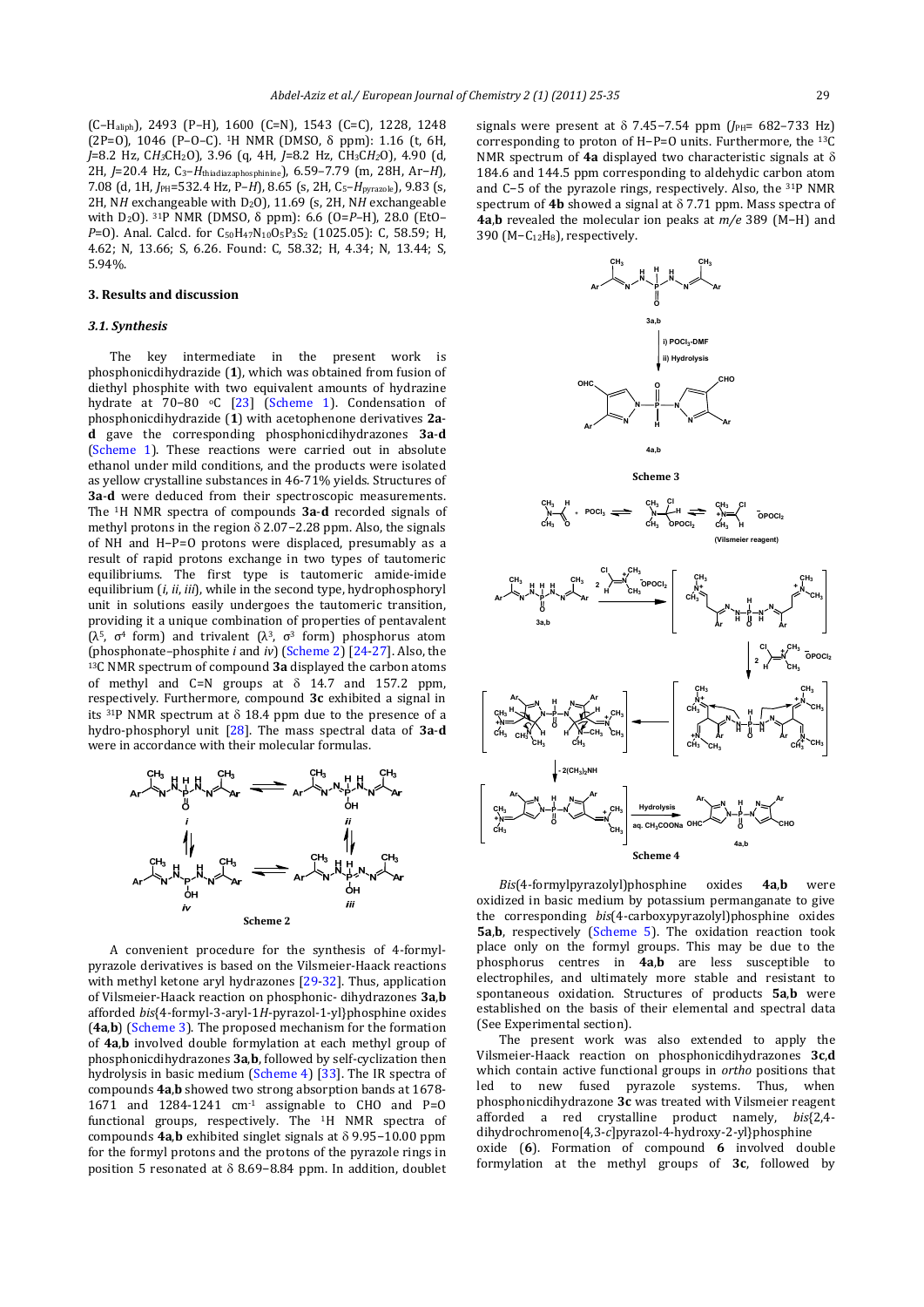nucleophilic attack of NH groups at  $-CH=N+(CH<sub>3</sub>)<sub>2</sub>$  moieties to eliminate two molecules of dimethylamine. Another nucleophilic attack took place by phenolic OH groups at  $-CH=N+(CH_3)_2$ moieties, followed by hydrolysis to give the final product (Scheme 6). The spectral data of 6 recommended the cyclic structure as its <sup>1</sup>H NMR spectrum displayed a broad singlet (D<sub>2</sub>O exchangeable) at  $\delta$  3.72 ppm due to alcoholic OH protons and singlet signal at  $\delta$  6.53 ppm indicated to H–2 proton of hydrochromene moieties. The protons of the formed pyrazole rings were also observed in <sup>1</sup>H NMR spectrum at  $\delta$  7.96 ppm while proton of hydrophosphoryl unit at  $\delta$  7.44 ppm ( $J_{\text{PH}}$  = 423) Hz), respectively. Also, its IR spectrum showed a broad band at  $3135$  cm<sup>-1</sup> due to alcoholic OH group. The oxidation reaction of compound 6 with selenium dioxide in dry dioxane yielded *bis*{chromeno[4,3‐*c*]pyrazol‐4‐oxo‐2‐yl}phosphine oxide (**7**) (Scheme 7). The absorption band of carbonyl groupappeared at 1652 cm<sup>-1</sup>  $\lceil 34,35 \rceil$  in the IR spectrum of 7. Also, its structure was confirmed from <sup>1</sup>H NMR spectrum by disappearance of OH and  $C_2$ –H protons of compound **6**.

![](_page_5_Figure_3.jpeg)

![](_page_5_Figure_4.jpeg)

![](_page_5_Figure_5.jpeg)

**Scheme 6**

![](_page_5_Figure_7.jpeg)

**Scheme 7**

Consequently, the effect of Vilsmeier reagent on the phosphonicdihydrazone **3d** afforded *bis*{chromeno[2,3‐*g*] indazol‐11‐oxo‐2‐yl}phosphine oxide (**8**) in moderate yield (Scheme 8). This transformation involved monoformylation at each methyl group of 3d, followed by two steps of cyclization process. The first step is nucleophilic attack of NH groups at  $-CH=N+(CH_3)_2$  to eliminate two molecules of dimethylamine. The second step is nucleophilic attack of the C-4 of formed pyrazole rings at  $-CH=N+(CH_3)_2$  of chromone moieties to cyclize into benzoid system (Scheme 8)  $[36]$ . The IR spectrum of product 8 showed three characteristic absorption bands at 1646, 1596 and 1569  $cm^{-1}$  assignable to C=O, C=N and C=C functional groups, respectively. Moreover, its <sup>1</sup>H NMR spectrum revealed a singlet signal of C<sub>5</sub>-H of pyrazole rings at  $\delta$  7.89 ppm while the aromatic protons at  $\delta$  7.05–7.80 ppm as multiplet signals. The mass spectrum of 8 showed a molecular ion peak at  $m/e$  518 with a base peak at  $m/e$  384.

![](_page_5_Figure_10.jpeg)

#### **Scheme 8**

Sulfur and phosphorus containing heterocyclic compounds play an important role in organic chemistry and attract strong interest due to diversity of their chemical transformations and broad spectrum of biological activity  $[37,38]$ . In this research, *bis*(4‐formylpyrazolyl)phosphine oxides **4a**,**b** turned out to be fairly reactive compounds, and they readily condensed with nitrogen and carbon nucleophiles to give the corresponding condensation products. The reactivity of these condensation products towards sulfur and phosphorus reagents was investigated. Thus, treatment of compound **4a** with aniline, in refluxing ethanol, afforded yellow crystals of *bis*{3-phenyl-4-[(phenylimino)methyl]‐1*H*‐pyrazol‐1‐yl}phosphine oxide (**9**) (Scheme 9). The structure of *bis*-Schiff's base 9 was confirmed by both spectral and elemental analysis (See Experimental section). 

When *bis*-Schiff's base 9 was treated with thioglycolic acid, in refluxing dry DMF containing anhydrous zinc chloride as a catalyst, afforded a single product identified as  $bis$ {3-phenyl-4-[3‐phenyl‐4‐oxo‐1,3‐thiazolidin‐2‐yl]‐1*H*‐pyrazol‐1‐yl}phos‐

phine oxide (10). The latter compound was also obtained authentically in one-pot (four components) from the direct reaction of 4a with aniline and thioglycolic acid in the presence of anhydrous zinc chloride (Scheme 9). The IR spectrum of 10 showed the carbonyl groups of thiazolidinone moieties at 1658  $cm<sup>-1</sup>$ . Also, its <sup>1</sup>H NMR spectrum exhibited two singlet signals at  $\delta$  5.91 and 4.46 ppm due to C<sub>2</sub>–H and CH<sub>2</sub> of thiazolidinone protons, respectively, while the proton of  $H-P=O$  appeared as a doublet signal at  $\delta$  7.28 ppm ( $J_{PH}$ = 454 Hz).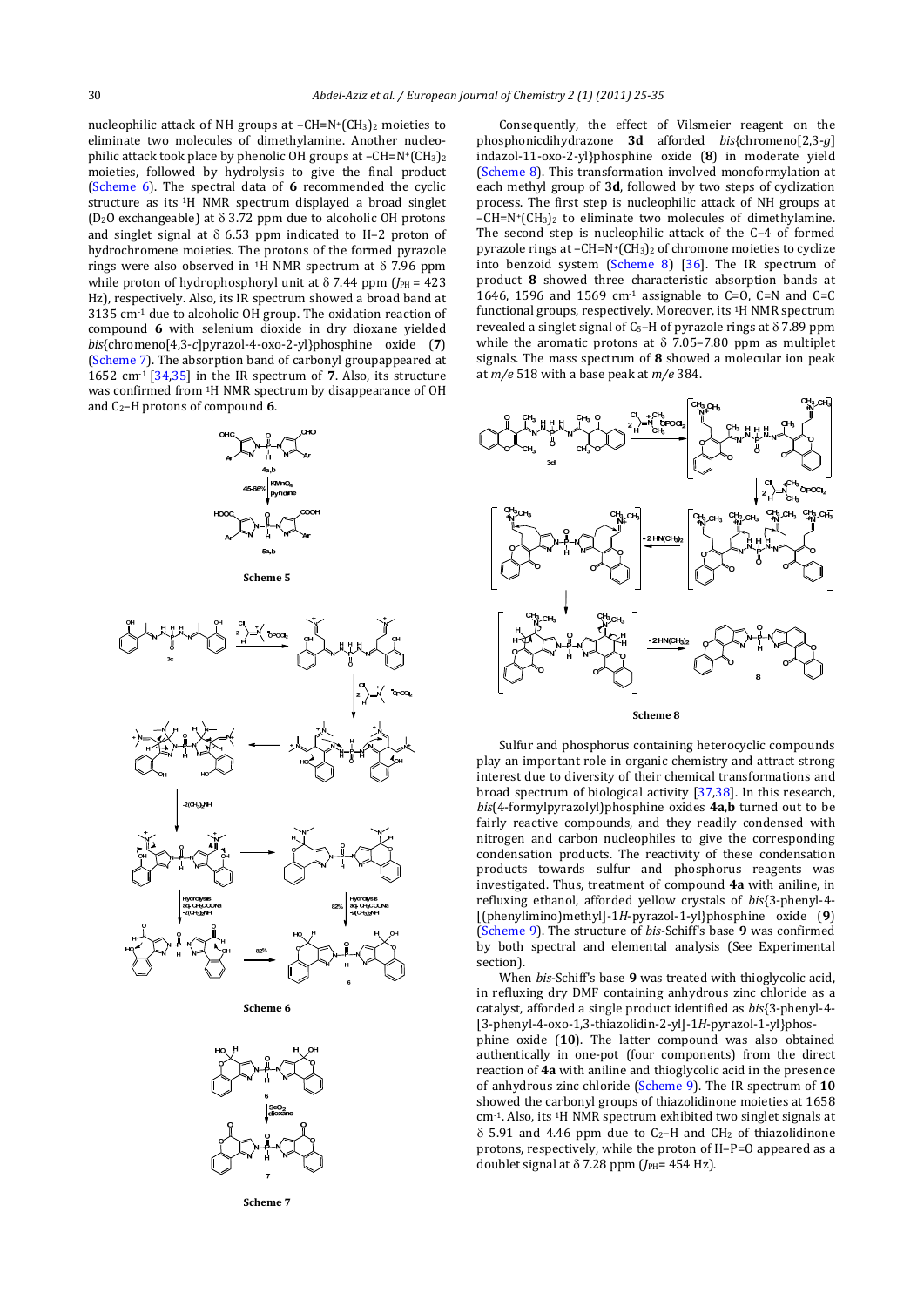![](_page_6_Figure_1.jpeg)

Also, when *bis*-Schiff's base 9 was treated with diethyl phosphite in the presence of  $BF_3.Et_2O$  as a catalyst at 80  $^{\circ}$ C under Pudovik reaction condition  $[39]$ , produced a novel type of  $bis(\alpha$ -aminophosphonate) structure **11**, which was also obtainedauthenticallyin high yield in one-pot (four components) from the direct reaction of 4a with aniline and diethyl phosphite in the presence of  $BF_3.Et_2O$  at 80  $\circ$ C under Kabachnik-Fields reaction conditions [40] (Scheme 9). The absorption bands of NH and two  $P=O$  groups in IR spectrum appeared at 3300, 1287 and 1233 cm-1, respectively. Also, the <sup>1</sup>H NMR spectrum of **11** exhibited triplet and quartet at  $\delta$  1.07 and 3.96 ( $J$ = 6.8 Hz) corresponding to ethoxy protons. Because of coupling with phosphorus atom, the proton of CH-P exhibited a doublet signal at  $\delta$  4.91 ppm ( $J_{PCH}$ = 18.4 Hz). Moreover, its <sup>13</sup>C NMR spectrum displayed the ethoxy carbon atoms at  $\delta$  16.0 and 62.7 ppm, while the carbon atom of CH–P at  $\delta$  46.1 ppm ( $J$ <sub>PC</sub>= 161 Hz). The presence of only one signal observed for CH-P and OCH<sub>2</sub>CH<sub>3</sub> groups indicated that only one of the two possible diastereomers (*meso* and *racemic* forms) is formed stereospecifically. These observations were further confirmed by analysis of the  $31P$  NMR spectrum of 11, in which only one sharp phosphorus signal is observed at  $\delta$  21.56 ppm for  $\alpha$ -aminophosphonate groups indicating that only one diastereomer contributes to the structure  $[41]$ .

Recently, chalcones have been reported to exhibit a wide variety of pharmacological effects [42,43]. Thus, when *bis*(4formylpyrazolyl)phosphine oxide 4a was allowed to react with phenacyltriphenylphosphonium bromide in dry dioxane containing drops of triethylamine as basic catalyst under Wittig reaction conditions [44], afforded a product identified as *bis*{3phenyl‐4‐(1‐oxo‐1‐phenylprop‐2‐en‐3‐yl)‐1*H*‐pyrazol‐1‐yl} phosphine oxide (12) (Scheme10). The IR spectrum of 12 showed one characteristic absorption band at  $1687 \text{ cm} \cdot 1$ assignable to carbonyl groups. Also, its  $1H$  NMR spectrum exhibited two doublet signals at  $\delta$  7.78 and 8.09 ppm  $\hat{I}$  = 13.8 Hz) due to olefinic protons  $H_{\alpha}$  and  $H_{\beta}$ , respectively, while the carbon atoms  $C_\alpha$  and  $C_\beta$ appeared at  $\delta$  118.7 and 138.0 ppm in its <sup>13</sup>C NMR spectrum [45]. Moreover, the mass spectrum of 12 recorded a highest ion peak at  $m/e$  414 after losing diphenyl moieties and carbon monoxide with a base peak at  $m/e$  57.

*Bis*-chalcone 12 is seemed to be a logical starting material for synthesis of sulfur and phosphorus heterocyclesvia its reaction with sulfur and phosphorus nucleophiles. Thus, reaction of *bis*-chalcone **12** with thioglycolic acid in dry dioxane containing anhydrous potassium carbonate furnished exclusively and reasonable good yield a product that could be formulated as *bis*{3‐phenyl‐4‐(4‐phenyl‐2‐thienyl)‐1*H*‐pyrazol‐ 1-yl}phosphine oxide (14) (Scheme 11). A plausible mechanism

involved an initial Michael type addition of the thiol group of thioglycolic acid to the activated double bond in compound 12. followed by cyclocondensation between active methylene and carbonyl group to give the nonisolable intermediate 13. Decarboxylation and auto-oxidation of the intermediate 13 produced the final product 14 (Scheme 11). The chemical structure of 14 was elucidated on the basis of spectral techniques. Its IR spectrum did not record any carbonyl or hydroxyl groups which confirmed the decarboxylation process. Also, its <sup>1</sup>HNMR spectrum displayed resonated signals at  $\delta$  6.60 and  $7.08$  ppm due to the two protons  $C_3$ -H and  $C_5$ -H of thiophene moieties, respectively, in addition to a doublet signal at  $\delta$  7.64 ppm ( $J_{PH}$ =594 Hz) correspond to proton of H–P=O unit. 

![](_page_6_Figure_6.jpeg)

![](_page_6_Figure_7.jpeg)

![](_page_6_Figure_8.jpeg)

Moreover, it has been found that the one-pot reaction of *bis*-chalcone 12 with diethyl phosphite in the presence of BF<sub>3</sub>.Et<sub>2</sub>O at 80 °C for 8 hours, afforded *bis*{[2-ethoxy-2-oxo-5phenyl‐2,3‐dihydro‐1,2‐oxaphosphol‐3‐yl]‐3‐phenyl‐1*H*‐pyra‐ zol-1-yl}phosphine oxide (16) (Scheme 12). The proposed mechanism involved an initial Michael type addition of phosphorus atom of diethyl phosphite to the activated double bond in compound 12 to give the nonisolable intermediate 15, which underwent cyclization by elimination of ethanol molecules to give  $16$  (Scheme 12) [46]. The <sup>1</sup>H NMR spectrum of **16** displayed two doublet signals at  $\delta$  6.70 ppm ( $J$ = 28 Hz) and  $7.15$  ppm  $(J=5$  Hz) assignable to protons of CH–P and C<sub>4</sub>–*H*, respectively, of oxaphosphole rings, in addition to the presence of the ethoxy protons as triplet and quartet at  $\delta$  1.34 and 4.35 ppm ( $J$ = 7.2 Hz), respectively. Also, its IR spectrum confirmed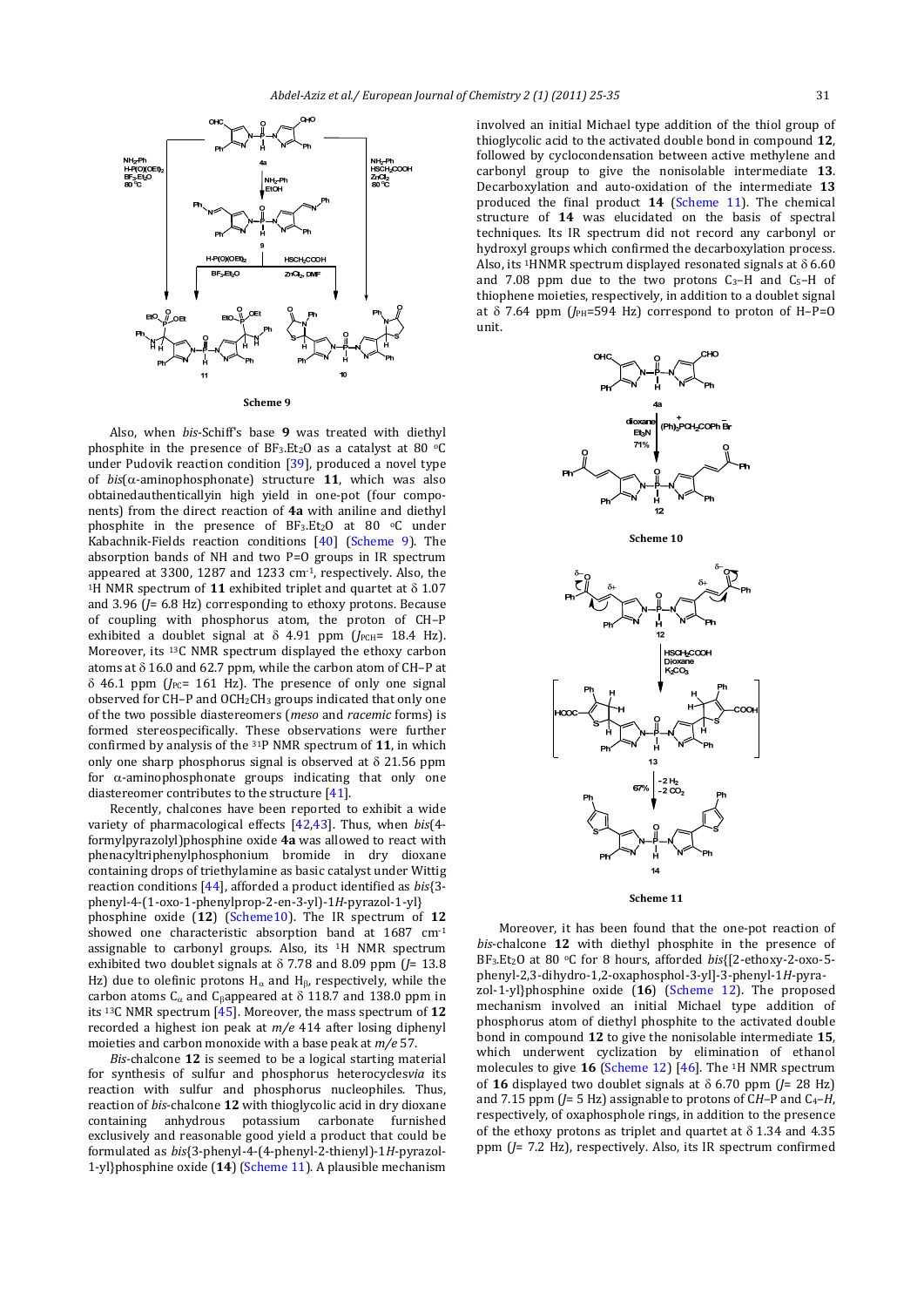the disappearance of carbonyl group of compound 12 which support the cyclized state.

![](_page_7_Figure_2.jpeg)

**Scheme 12**

Reaction of  $bis$ (4-formylpyrazolyl)phosphine oxide 4b with 4-phenylthiosemicarbazide (17) in refluxing ethanol produced the corresponding bis-thiosemicarbazone 18 in moderate yield (Scheme 13). The structure of 18 was established on the basis of its elemental analysis, IR, <sup>1</sup>H NMR and mass spectral data (See Experimental section). 

![](_page_7_Figure_5.jpeg)

**Scheme 13**

It is known that thiosemicarbazones could be used as a precursor for the synthesis of a variety of bioactive sulfurnitrogen heterocyclic systems  $[47,48]$ . Thus, refluxing of *bis*– thiosemicarbazone 18 in acetic anhydride for 4 hours produced the corresponding *bis*(thiadiazolylpyrazolyl)phosphine oxide **20** in 56 % yield (Scheme 14). The formation of 20 may be occurred *via* acetylation of NHPh moieties and the azomethinenitrogen atoms which favor the development of a positive charge on the carbon atoms of these groups to give the intermediate **19**, which underwent ring closure by attack of sulfur atom to eliminate two molecules of acetic acid to give the final product  $20$  (Scheme 14) [49]. The structure of  $20$  was established on the basis of spectral data. Its IR spectrum confirmed the presence of  $C=0$  of acetyl groups at 1688 and  $1667$  cm<sup>-1</sup>, while its <sup>1</sup>H NMR spectrum revealed two singlet signals at  $\delta$  1.81 and 1.88 ppm assigned to protons of methyl groups, in addition to singlet signal at  $\delta$  6.54 ppm due to C<sub>5</sub>–H of thiadiazole moieties. The <sup>13</sup>C NMR spectrum of 20 was also good support for the proposed structure which exhibited characteristic signals at  $\delta$  21.0, 23.1, 60.4 and 153.0 ppm corresponding to carbon atoms of two methyl groups, C-5 and C–2 of thiadiazole moieties, respectively. Also, the carbon atoms of carbonyl groups appeared at  $\delta$  168.0 and 170.1 ppm.

![](_page_7_Figure_8.jpeg)

Finally, heterocyclization of *bis*‐thiosemicarbazone **18** with diethyl phosphite at 80  $\circ$ C in the presence of BF<sub>3</sub>.Et<sub>2</sub>O for 10 hours, afforded an interesting type of phosphorus heterocycle, namely *bis*{3-(4`-biphenyl)-4-[2-ethoxy-6-phenylamino-2-oxo-3,4‐dihydro‐2*H*‐1,4,5,2‐thiadiazaphosphinin‐3‐yl]‐1*H*‐pyrazol‐ 1-yl}phosphine oxide (22) (Scheme 15). The proposed mechanism for formation of 22 may occur *via* addition of phosphorus atom of diethyl phosphite to CH=N<sub>exocyclic</sub> groups to give the nonisolable intermediate 21, which underwent cyclization by nucleophilic attack of SH groups at phosphonate groups to eliminate two molecules of ethanol (Scheme 15). The IR spectrum of 22 displayed characteristic absorption bands for NH and P=O groups at  $3404-3276$  and  $1248-1228$  cm<sup>-1</sup>, respectively. Also, its <sup>1</sup>H NMR spectrum clearly indicated the presence of one ethyl ester group at each 1,4,5,2-thiadiazaphosphinine moiety as a triplet and quartet signals at  $\delta$  1.16 and  $3.96$  ppm  $($ *J*= $8.2$  Hz), respectively, in addition to one doublet and two singlet signals at  $\delta$  4.90 (*J*PH= 20.4 Hz), 9.83 and 11.69 ppm assigned to CH-P and each two NHprotons, respectively. Moreover, its <sup>31</sup>P NMR spectrum exhibited two signals at  $\delta$  6.62 and 28.08 ppm corresponding to H-P=O and EtO-P=O groups, respectively [15].

#### *3.2. In vitro antimicrobial activity*

All the synthesized compounds were evaluated in *vitro* for their antibacterial activity against *Staphylococcus aureus* (ATCC 25923) and *Streptococcus pyogenes* (ATCC 19615) as examples of Gram positive bacteria and *Pseudomonas fluorescens* (S 97) and *Pseudomonas phaseolicola* (GSPB 2828) as examples of Gram negative bacteria. They were also evaluated in *vitro* for their antifungal activity against *Fusariumoxysporum* and Aspergillusfumigatus fungal strains. Agar-diffusion technique was used for the determination of the preliminary antibacterial and antifungal activity  $[50]$ . The test was performed on medium potato dextrose agars (PDA) which contain infusion of 200 g potatoes, 6 g dextrose and 15 g agar  $[51]$ . Uniform size filter paper disks (3 disks per compound) were impregnated by equal volume  $(10 \mu L)$  from the concentrations of 1 and 2  $mg/cm^3$  dissolved compounds in dimethylformamide (DMF) and carefully placed on inoculated agar surface. After incubation for  $36$  h at  $27$  °C in the case of bacteria and for  $48$  h at  $24$  °C in the case of fungi. Cephalothin, Chloramphenicol and Cycloheximide were used as reference drugs at 30  $\mu$ g/cm<sup>3</sup> for Gram positive bacteria, Gram negative bacteria and fungi, respectively. The results were recorded for each tested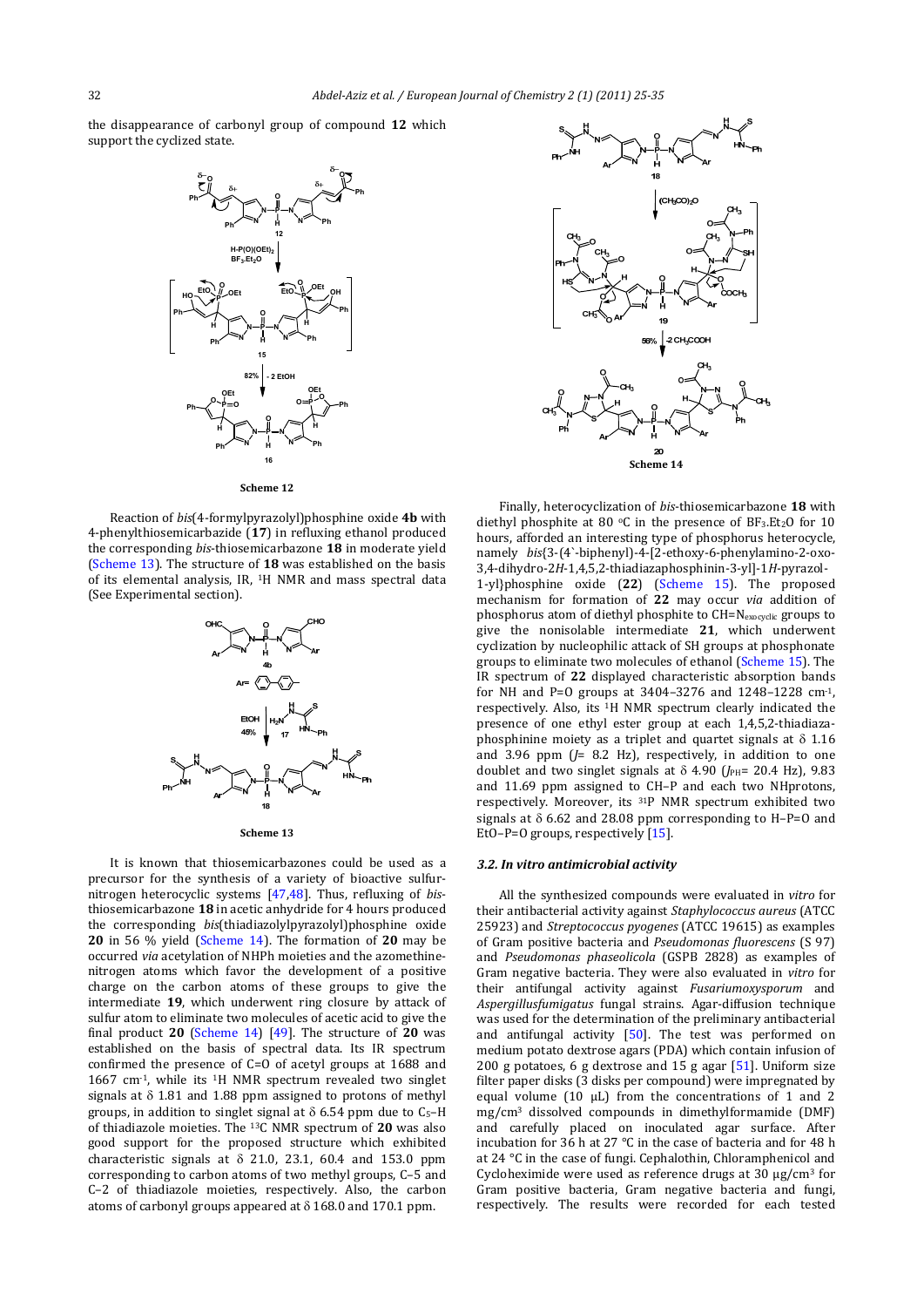compound as average diameter of inhibition zones of bacterial or fungal around the disks in mm at the concentrations 1 and 2 mg/ $cm<sup>3</sup>$  (Tables 1-3).

![](_page_8_Figure_2.jpeg)

#### **Scheme 15**

Table 1. Antibacterial activity (Gram positive bacteria) of the synthesized compounds 3-22 at 1 and 2 mg/cm<sup>3</sup> by disc diffusion assay<sup>\*</sup>

|                | Diameter of zone of inhibition in mm |                           |                             |                     |  |  |  |  |
|----------------|--------------------------------------|---------------------------|-----------------------------|---------------------|--|--|--|--|
|                | Gram-positive bacteria               |                           |                             |                     |  |  |  |  |
| Compound       |                                      | S. aureus<br>(ATCC 25923) | S. pyogenes<br>(ATCC 19615) |                     |  |  |  |  |
|                | $2 \text{ mg/cm}^3$                  | $1 \text{ mg/cm}^3$       | $2 \text{ mg/cm}^3$         | $1 \text{ mg/cm}^3$ |  |  |  |  |
| 3a             |                                      |                           |                             |                     |  |  |  |  |
| 3 <sub>b</sub> |                                      |                           |                             |                     |  |  |  |  |
| 3c             |                                      |                           |                             |                     |  |  |  |  |
| 3d             |                                      |                           |                             |                     |  |  |  |  |
| 4a             | 10                                   | 8                         | 7                           |                     |  |  |  |  |
| 4b             | 10                                   | 8                         | 8                           | 5                   |  |  |  |  |
| 6              | 10                                   | 8                         | 7                           | 6                   |  |  |  |  |
| 8              | 10                                   | 7                         | 8                           | 5                   |  |  |  |  |
| 9              | 8                                    | 5                         | 5                           |                     |  |  |  |  |
| 10             | 14                                   | 8                         | 18                          | 14                  |  |  |  |  |
| 11             | 21                                   | 12                        | 17                          | 14                  |  |  |  |  |
| 12             | 8                                    | 6                         | 7                           |                     |  |  |  |  |
| 14             | 10                                   | 7                         | 11                          | 9                   |  |  |  |  |
| 16             | 24                                   | 17                        | 19                          | 13                  |  |  |  |  |
| 18             | 11                                   | 7                         | 8                           | 5                   |  |  |  |  |
| 20             | 16                                   | 11                        | 20                          | 15                  |  |  |  |  |
| 22             | 30                                   | 24                        | 26                          | 20                  |  |  |  |  |
| Cephalothin    | 28                                   |                           |                             | 30                  |  |  |  |  |

 $*$ Less active: 6-12 mm; moderately active: 13-19 mm; highly active: 20-30 mm;  $-$ : No inhibition or inhibition less than 5 mm.

1) The investigation of antibacterial and antifungal screening data in Tables 1-3 revealed that most of the synthesized compounds were found to possess various antimicrobial activities towards all the microorganisms.

2) In general, most of the synthesized compounds exhibited antibacterial activity better than antifungal activity.

3) Most of the synthesized compounds showed inhibitions against Gram-positive bacteria more than Gram-negative bacteria except 12 which showed also high activity against *P*. *phaseolicola.*

4) Most of the synthesized compounds showed low activity at  $1 \text{ mg/cm}^3$  and moderate inhibition at  $2 \text{ mg/cm}^3$ .

5) Phosphonicdihydrazones **3a-d** did not exhibit any effects against all microbial strains. Only compound 3b showed a lower inhibition against Gram-negative bacteria at  $2 \text{ mg/cm}^3$ .

|  |  |  |                                                                          | <b>Table 2.</b> Antibacterial activity (Gram negative bacteria) of the synthesized |
|--|--|--|--------------------------------------------------------------------------|------------------------------------------------------------------------------------|
|  |  |  | compounds $3-22$ at 1 and 2 mg/cm <sup>3</sup> by disc diffusion assay*. |                                                                                    |

|                 | Diameter of zone of inhibition in mm |                     |        |                          |                     |  |  |
|-----------------|--------------------------------------|---------------------|--------|--------------------------|---------------------|--|--|
|                 | Gram-negative bacteria               |                     |        |                          |                     |  |  |
| Compound        | P. phaseolicola<br>(GSPB 2828)       |                     |        | P. fluorescens<br>(S 97) |                     |  |  |
|                 | $2 \text{ mg/cm}^3$                  | $1 \text{ mg/cm}^3$ |        | $2 \text{ mg/cm}^3$      | $1 \text{ mg/cm}^3$ |  |  |
| 3a              |                                      |                     |        |                          |                     |  |  |
| 3 <sub>b</sub>  | 6                                    |                     |        | 7                        |                     |  |  |
| 3c              |                                      |                     |        |                          |                     |  |  |
| 3d              |                                      |                     |        |                          |                     |  |  |
| 4a              | 10                                   | 8                   |        | 8                        | 6                   |  |  |
| 4b              |                                      |                     |        | 6                        |                     |  |  |
| 6               | 5                                    |                     |        | 7                        |                     |  |  |
| 8               | 9                                    | 5                   |        | 9                        | 7                   |  |  |
| 9               | 5                                    |                     |        | 6                        |                     |  |  |
| 10              | 6                                    |                     |        | 8                        |                     |  |  |
| 11              |                                      | 6                   |        | 10                       | 7                   |  |  |
| 12              | 10                                   | 7                   |        | 8                        | 6                   |  |  |
| 14              | 13                                   | 10                  |        | 9                        | 6                   |  |  |
| 16              | 12                                   | 10                  |        | 12                       | 9                   |  |  |
| 18              | 6                                    |                     |        | 7                        |                     |  |  |
| 20              | 27                                   | 22                  |        | 20                       | 12                  |  |  |
| 22              | 20                                   | 14                  |        | 24                       | 18                  |  |  |
| Chloramphenicol | 25<br>30                             |                     |        |                          |                     |  |  |
| $1.9 - 1.0$     |                                      | $\sim$              | $\sim$ | .                        | $\sim$ $\sim$       |  |  |

 $*$ Less active: 6-12 mm; moderately active: 13-19 mm; highly active: 20-30 mm:  $-$ : No inhibition or inhibition less than 5 mm.

Table 3. Antifungal activity of the synthesized compounds 3-22 at 1 and 2 mg/cm<sup>3</sup> by disc diffusion assay\*.

|                | Diameter of zone of inhibition in mm |                     |                        |                        |  |  |  |  |
|----------------|--------------------------------------|---------------------|------------------------|------------------------|--|--|--|--|
| Compound       | Fungi                                |                     |                        |                        |  |  |  |  |
|                |                                      | F. oxysporum        | A. fumigatus           |                        |  |  |  |  |
|                | $2 \text{ mg/cm}^3$                  | $1 \text{ mg/cm}^3$ | $2$ mg/cm <sup>3</sup> | $1$ mg/cm <sup>3</sup> |  |  |  |  |
| 3a             |                                      |                     |                        |                        |  |  |  |  |
| 3 <sub>b</sub> |                                      |                     |                        |                        |  |  |  |  |
| 3c             |                                      |                     |                        |                        |  |  |  |  |
| 3d             |                                      |                     |                        |                        |  |  |  |  |
| 4a             |                                      |                     |                        | 6                      |  |  |  |  |
| 4b             |                                      |                     |                        |                        |  |  |  |  |
| 6              |                                      |                     |                        |                        |  |  |  |  |
| 8              |                                      |                     |                        | $\overline{7}$         |  |  |  |  |
| 9              |                                      |                     |                        |                        |  |  |  |  |
| 10             |                                      |                     |                        |                        |  |  |  |  |
| 11             | 17                                   | 10                  | 14                     | 7                      |  |  |  |  |
| 12             |                                      |                     |                        | 6                      |  |  |  |  |
| 14             | 8                                    |                     |                        | 6                      |  |  |  |  |
| 16             | 11                                   | 9                   | 7                      | 9                      |  |  |  |  |
| 18             |                                      |                     |                        |                        |  |  |  |  |
| 20             |                                      |                     |                        | 12                     |  |  |  |  |
| 22             | 35                                   | 29                  | 33                     | 18                     |  |  |  |  |
| Cycloheximide  | 28                                   |                     | 31                     |                        |  |  |  |  |

\*Less active: 6-12 mm; moderately active: 13-19 mm; highly active: 20-30 mm;  $-$ : No inhibition or inhibition less than 5 mm.

6) The products **4a**, **b**, **6** and **8** revealed better activities against bacterial strains in comparison with the corresponding phosphonicdihydrazones **3a-d**. This activity may be attributed to the presence of the formed bioactive pyrazole rings by Vilsmeier‐Haack reaction. 

7) Compounds **9**, **12** and **18** did not show noticeable activity in comparison with their corresponding *bis*(4formylpyrazolyl) phosphine oxides 4a and 4b (Figures 1-3).

8) Compounds 10, 14 and 20 showed slightly activity more than their corresponding starting material **9**, **12** and **18**, respectively, as result of sulfur atoms effects to their structures, which may cause enhanced activity (Figures 1-3).

9) Compounds **11**, **16** and **22** showed comparatively good activity more than their corresponding starting material 9, 12 and 18, respectively, which may due to addition phosphorus atoms to their structures which may cause enhanced activity (Figures 1-3).

10) Compounds **11**, **16** and **22** (including extra phosphorus atom) showed good inhibitions against all bacterial and fungal strains, while compounds 10, 14 and 20 (including sulfur atom) showed a degree of inhibition against only bacterial strains (Tables  $1$  and  $2$ ). This may be due to a combination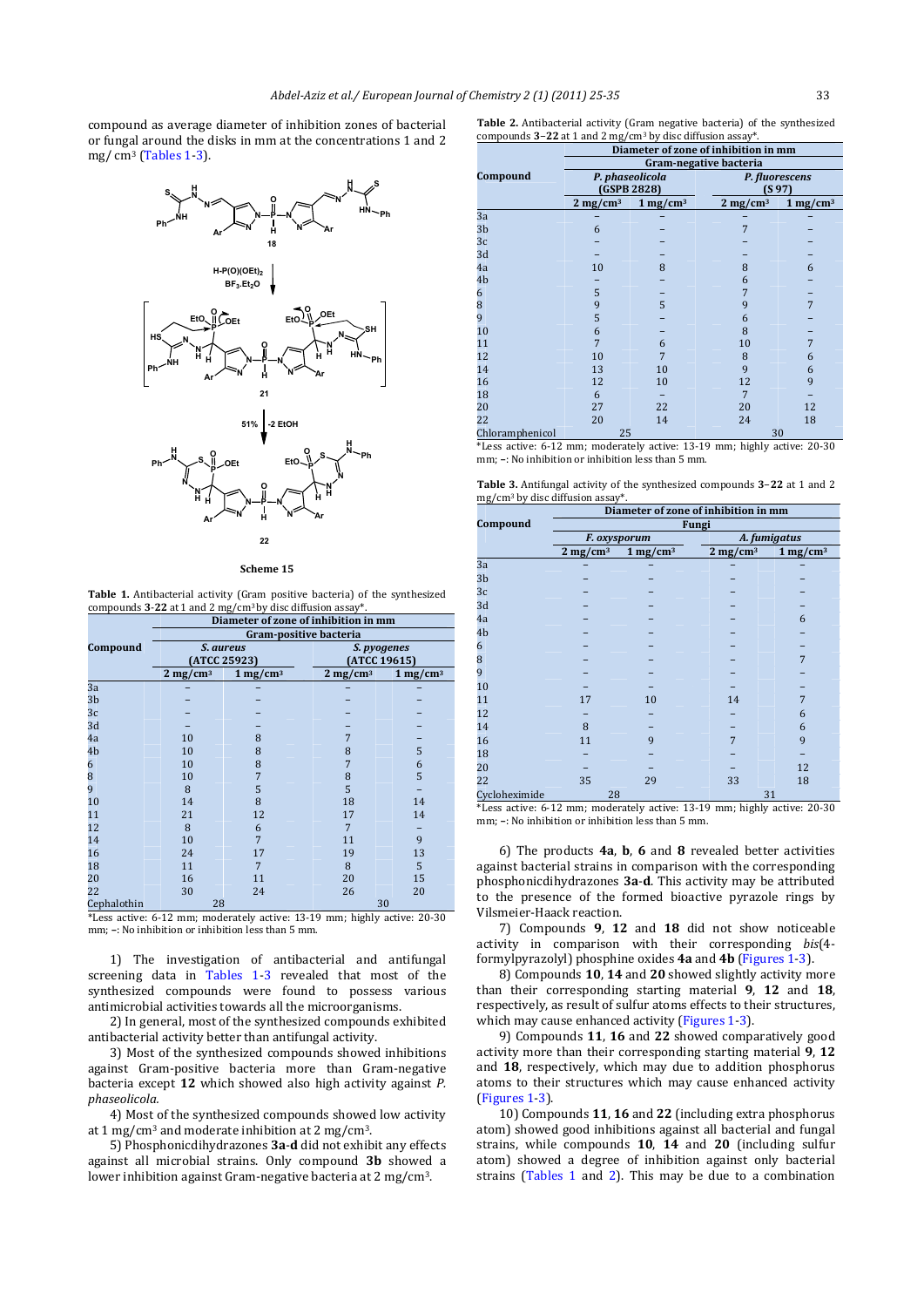between the extra phosphorus atoms withcompounds 9, 12 and 18 leading to a biocidal effects activity more that sulfur atom moieties. 

11) Compounds 11, 16 and 22 exhibited good inhibitions against all microbial strains, which may be due to presence of acyclic or cyclic  $\alpha$ -aminophosphonate and ethyl phosphonate moieties, previously noted for their impact on biological systems  $[17]$  (Figure 4).

12) In conclusion, compounds **11**, **16** and **22** are nearly as active as reference drugs against some microbial strains. However none of the test compounds show superior activity than the reference drugs.

![](_page_9_Figure_4.jpeg)

**Figure 1.** Relationship between inhibition zones at 2 mg/mL and bacterial strains for compounds **10** and **11** which refers to an increase in activity via addition sulfur and phosphorus atoms to starting materials 4a and 9.

![](_page_9_Figure_6.jpeg)

**Figure 2.** Relationship between inhibition zones at 2 mg/mL and bacterial strains for compounds **14** and **16** which refers to an increase in activity via addition sulfur and phosphorus atoms to starting materials 4a and 12.

![](_page_9_Figure_8.jpeg)

**Figure** 3. Relationship between inhibition zones at 2 mg/mL and bacterial strains for compounds 20 and 22 which refers to a clear increase in activity *via* addition sulfur and phosphorus atoms to starting materials **4b** and **18**.

# *Acknowledgement*

We thank Department of Microbiology, Faculty of Agriculture, Al-Azhar University for Girls, Nasr-City, Cairo, Egypt, for evaluation of antimicrobial activities for the prepared compounds.

![](_page_9_Figure_12.jpeg)

**Figure 4.** Relationship between inhibition zones at 2 mg/mL and microbial strains for compounds **11**, **16** and **22** (including extra phosphorus atoms in shape acyclic  $\alpha$ -aminophosphonate, ethyl phosphonate and cyclic  $\alpha$ -aminophosphonate moieties, respectively) which showed good inhibitions against all microbial strains. Compound 22 is the highest one because it contains cyclic  $\alpha$ -aminophosphonate moiety in addition to sulfur element which revealed that the presence of phosphorus and sulfur in one compound enhance very clear increase in activity.

#### **References**

- [1]. Mitchell, R. E.; Greenwood, D. R.; Sarojini, V. *Phytochemistry* **2008**, *69,* 2704‐2707*.*
- [2]. Abdel-Hafez, E. M. N.; Abuo-Rahma, G. A. A.; Abdel-Aziz, M.; Radwan, M. F.; Farag, H. H. *Bioorg. Med. Chem.* **2009**, *17,* 3829‐3837.
- [3]. Ali, T. E. *Eur. J. Med. Chem*. **2009**, *44*, 4385‐4392.
- [4]. Rai, N. S.; Kalluraya, B.; Lingappa, B.; Shenoy, S.; Puranic, V. G. *Eur. J. Med. Chem*. **2008**, *43*, 1715‐1720.
- [5]. Witschel, M. *Bioorg. Med. Chem.* **2009**, *17,* 4221‐4229.
- [6]. Lahm, G. P.; Stevenson, T. M.; Selby, T. P.; Freudenberger, J. H.; Cordova, D.; Flexner, L.; Bellin, C. A.; Dubas, C. M.; Smith, B. K.; Hughes, K. A.; Hollingshaus, J. G.; Clark, C. E.; Benner, E. A. *Bioorg. Med. Chem. Lett.* **2007**, *17*, 6274‐6279.
- [7]. Kopp, M.; Lancelot, J. C.; Dallemagne, P.; Rault, S. *J. Heterocycl. Chem.* **2001**, *38*, 1045‐1050.
- [8]. Colliot, F.; Kukorowski, K. A.; Hawkins, D. W.; Roberts, D. A. *Brighton Crop Prot. Conf. Pests Dis.* **1992***, 1,* 29‐34.
- [9]. Miura, Y.; Ohnishi, M.; Mabuchi, T.; Yanai, I. *Brighton Crop Prot. Conf. Weeds* **1993**, *1*, 35‐41.
- [10]. Konotsune, T.; Kawakubo, K.; Honma, T. Jap. Pat. **1980**, 8035035; *Chem. Abstr*. **1980**, *93*, 20750.
- [11]. Sengupta, S. K.; Pandey, O. P.; Rao, G. P.; Dwivedi, A.; Singh, P. *Phosphorus, Sulfur Silicon Relat. Elem*. **2003**, *178*, 839‐849.
- [12]. Sengupta, S. K.; Pandey, O. P.; Rao, G. P.; Singh, P. *Metal‐Based Drugs* **2002**, *8*, 293‐302.
- [13]. Ali, T. E.; Abdel-Rahman, R. M.; Hanafy, F. I.; El-Edfawy, S. M. *Phosphorus, Sulfur Silicon Relat. Elem*. **2008**, *183*, 2565‐2577.
- [14]. Pareek, S.; Vyas, S.; Seth, G.; Vyas, P. C. *Heteroatom Chem.* 2009, 20, 246‐249.
- [15]. Ali, T. E. *Eur. J. Med. Chem.* **2009**, *44*, 4539‐4546.
- [16]. Fest, C.; Schmidt, K. J. Chemistry of Organophosphorus Compounds; Springer-Verlag: Berlin, 1973.
- [17]. Troev, K. D. Chemistry and Applications of H-phosphonate; Elsevier, Amsterdam, 2006, pp. 253-261.
- [18]. Katcyuba, S. A.; Monakhova, N. I.; Ashrafullina, L. K.; Shagidulin, R. R. *J. Mol. Struct*. **1992**, *269*, 1‐21.
- [19]. Shagidulin, R. R.; Ashrafullina, L. K.; Monakhova, N. I.; Katcyuba, S. A. *Russ. J. Gen. Chem.***1997**, *67*, 567‐578.
- [20]. Ali, T. E. *Arkivoc* **2008**, 2, 71-79.<br>[21]. Ali, T. E.: Halacheva, S. S. *Heterol*
- [21]. Ali, T. E.; Halacheva, S. S. *Heteroatom Chem.* **2009**, *20*, 117‐122.
- [22]. Ali, T. E. *Phosphorus, Sulfur Silicon and Relat. Elem.* **2010**, *185*, 88‐96.
- [23]. Shukla, J. S.; Zaidi, Mohd. G. H. *Asian J. Chem*. **1993**, *5,* 253‐258.
- [24]. Corbridge, D. E. C. Phosphorus: An outline of its chemistry, Biohemistry and uses, 5<sup>th</sup> Edn., Elsevier, Amsterdam, 1995, p. 336.
- [25]. Babin, Y. V.; Gavrikov, A. V.; Ustynyuk, Y. A. Mendeleev Commun. 2008, *18*, 12‐13.
- [26]. Mamaev, V. M.; Prisyajnuk, A. V.; Laikov, D. N.; Logutenko, L. S.; Babin, Y. V. *Russ. J. Phys. Chem.* **2001**, *75*, 581‐588.
- [27]. Mamaev, V. M.; Prisyajnuk, A. V.; Logutenko, L. S.; Babin, Y. V. *Mendeleev Commun*. **2001**, *11*, 221‐222.
- [28]. Maffei, M.; Buono, G. Tetrahedron 2003, 59, 8821-8825.
- [29]. Brehme, R.; Grundemann, E.; Schneider, M. *J. Prakt. Chem*. **2000**, *342*, 700‐706.
- [30]. Rathelot, P.; Azas, N.; El-Kashef, H.; Delmas, F.; Di Giorgio, C.; Timon-David, P.; Maldonado, J.; Vanelle, P. *Eur. J. Med. Chem*. **2002**, *37*, 671‐ 679.
- [31]. Abadi, A. H.; Eissa, A. A. H.; Hassan, G. S. *Chem. Pharm. Bull.* 2003, 51, 838‐844.
- [32]. De Luca, L.; Giaocomelli, G.; Masala, S.; Porcheddu, A. A. Synlett.<sup>2004</sup>, *13*, 2299‐2302.
- [33]. Kumar, A.; Prakash, O.; Kinger, M.; Singh, S. P. Can. J. Chem. 2006, 84, 438‐442.